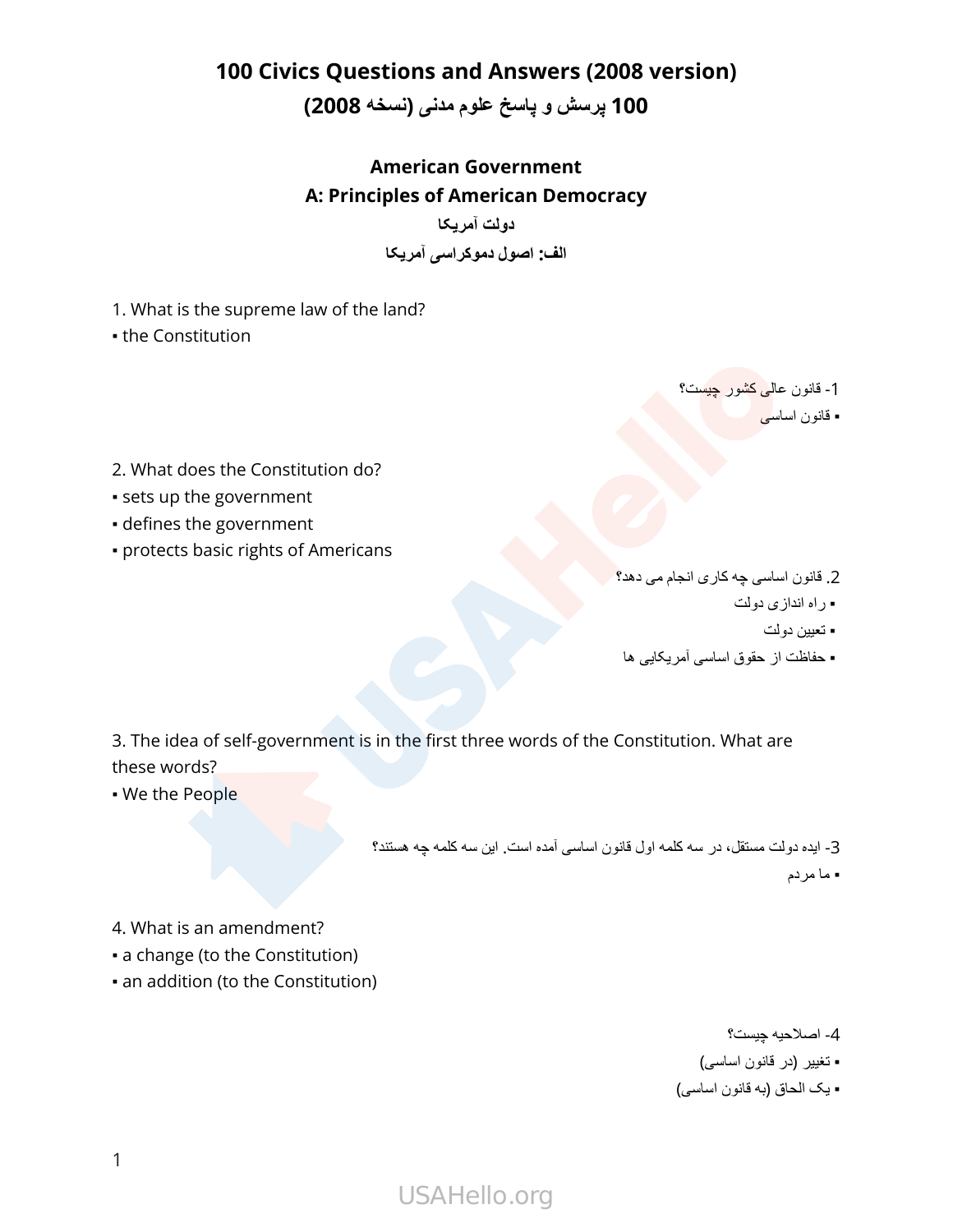- 5. What do we call the first ten amendments to the Constitution?
- the Bill of Rights

5. ده اصالحیه اول قانون اساسی را چه می نامیم؟

▪ منشور حقوق

- 6. What is one right or freedom from the First Amendment?\*
- speech
- religion
- assembly
- press
- petition the government

6. یکی از حقوق یا آزادیهای متمم اول قانون اساسی چیست؟\*

- حرف زدن
	- مذهب
	- اجتماع
- مطبوعات
- دادخواست از دولت

- 7. How many amendments does the Constitution have?
- twenty-seven (27)

7. قانون اساسی چند اصالحیه دارد؟ ▪ بیست و هفت )27(

- 8. What did the Declaration of Independence do?
- announced our independence (from Great Britain)
- declared our independence (from Great Britain)
- said that the United States is free (from Great Britain)

8. اعالمیه استقالل چه کرد؟

- اعالم استقالل ما )از بریتانیای کبیر(
- اعالن استقالل ما )از بريتانيای کبیر(
- گفتن اینکه ایاالت متحده آزاد است )از بریتانیای کبیر(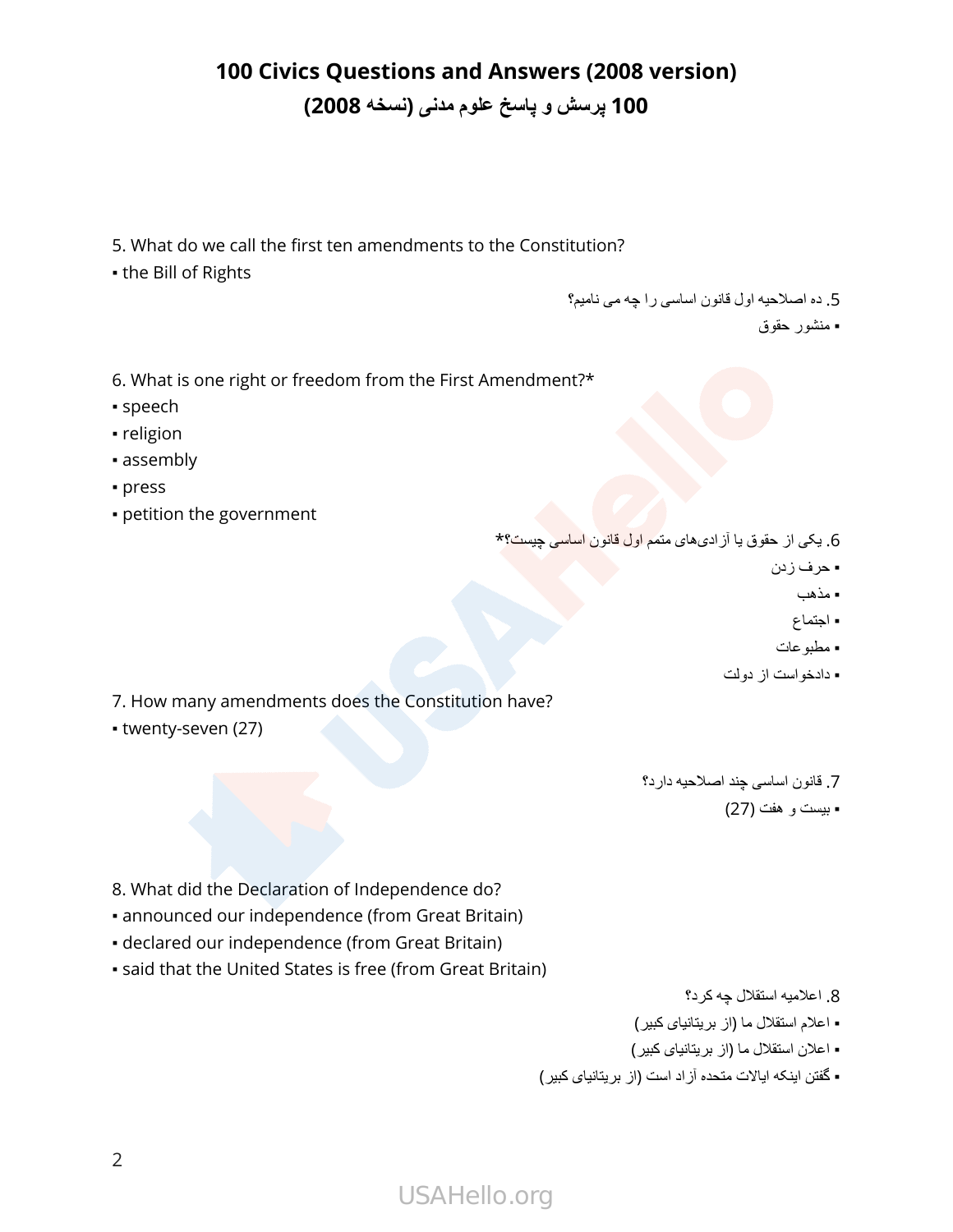- 9. What are two rights in the Declaration of Independence?
- life
- liberty
- pursuit of happiness

- 9. دو تا از حقوقی که در اعالمیه استقالل آمدهاند، کدامند؟
	- زندگی
	- آزادی
	- بدنبال خوشبختی بودن

- 10. What is freedom of religion?
- You can practice any religion, or not practice a religion.
- 10. آزادی دینی چیست؟
- شما میتوانید به هر دینی عمل کنید و یا به هیچ دینی معتقد نباشید.
- 11. What is the economic system in the United States?\*
- the capitalist economy market economy
- 11- سیستم اقتصادی در ایاالت متحده چگونه است؟\*
	- اقتصاد سرمایه داری
		- اقتصاد بازار

- 12. What is the "rule of law"?
- Everyone must follow the law.
- Leaders must obey the law.
- . The government must obey the law.
- No one is above the law.

- 12. "حاکمیت قانون" چیست؟
- همه باید از قانون پیروی کنند.
- رهبران باید از قانون اطاعت کنند.
	- دولت باید از قانون اطاعت کند.
	- هیچکس باالتر از قانون نیست.

#### **B: System of Government**

**ب: سیستم حکومت**

13. Name one branch or part of the government.\*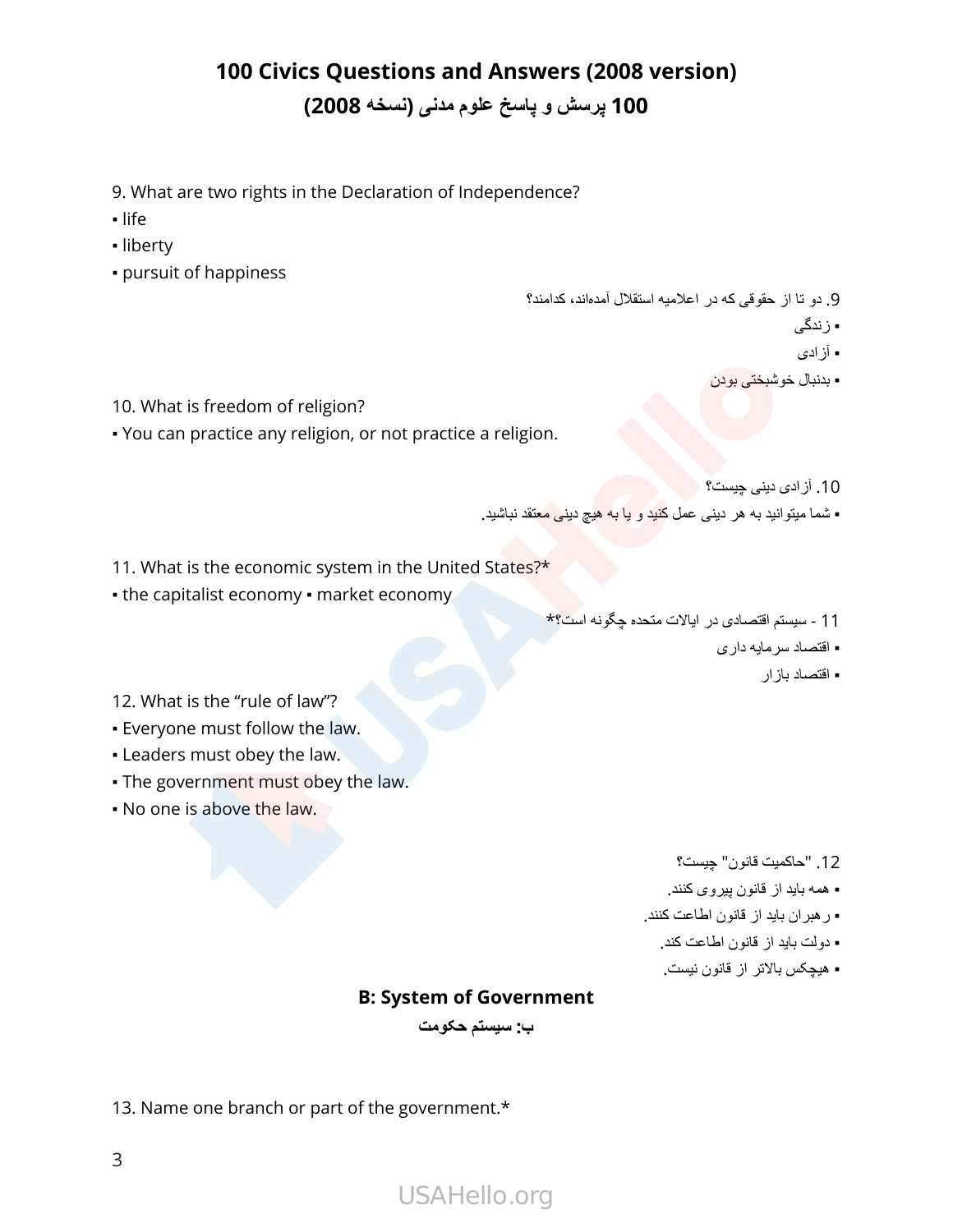▪ Congress ▪ legislative ▪ President ▪ executive ▪ the courts ▪ judicial

13. یک شاخه یا بخشی از حکومت را نام ببرید.\* ▪ کنگره ▪ قانونگذاری ▪ رئیس جمهور ▪ اجرایی ▪ دادگاه ها ▪ قضائي

14. What stops one branch of government from becoming too powerful?

• checks and balances • the separation of powers

14. چه چیزی مانع از قدرت بیش از حد یک بخش از حکومت می شود؟ ▪ کنترل و تعادل

▪ استقالل قوا

▪ رئیس جمهور

- 15. Who is in charge of the executive branch?
- the President
- 16. Who makes federal laws?
- Congress
- Senate and House (of Representatives)
- (U.S. or national) legislature

16. چه کسی قوانین فدرال را وضع می کند؟ ▪ کنگر ه

15. چه کسی مسئول قوه مجریه است؟

- 
- سنا و مجلس )نمایندگان(
- (ایالات متحده یا ملي) قوه مقنّنه

17. What are the two parts of the U.S. Congress?\*

• the Senate and House (of Representatives)

17- دو قسمت کنگره ایاالت متحده کدامند؟\* ▪ سنا و مجلس )نمایندگان(

18. How many U.S. Senators are there? ▪ one hundred (100)

> 18- چند سناتور آمریکایی آنجا وجود دارند؟ ▪ صد تا )100(

19. We elect a U.S. Senator for how many years?  $\cdot$  six (6)

> 19. ما سناتورهای ایاالت متحده را برای چند سال انتخاب می کنیم؟ **=** شش (6)

USAHello.org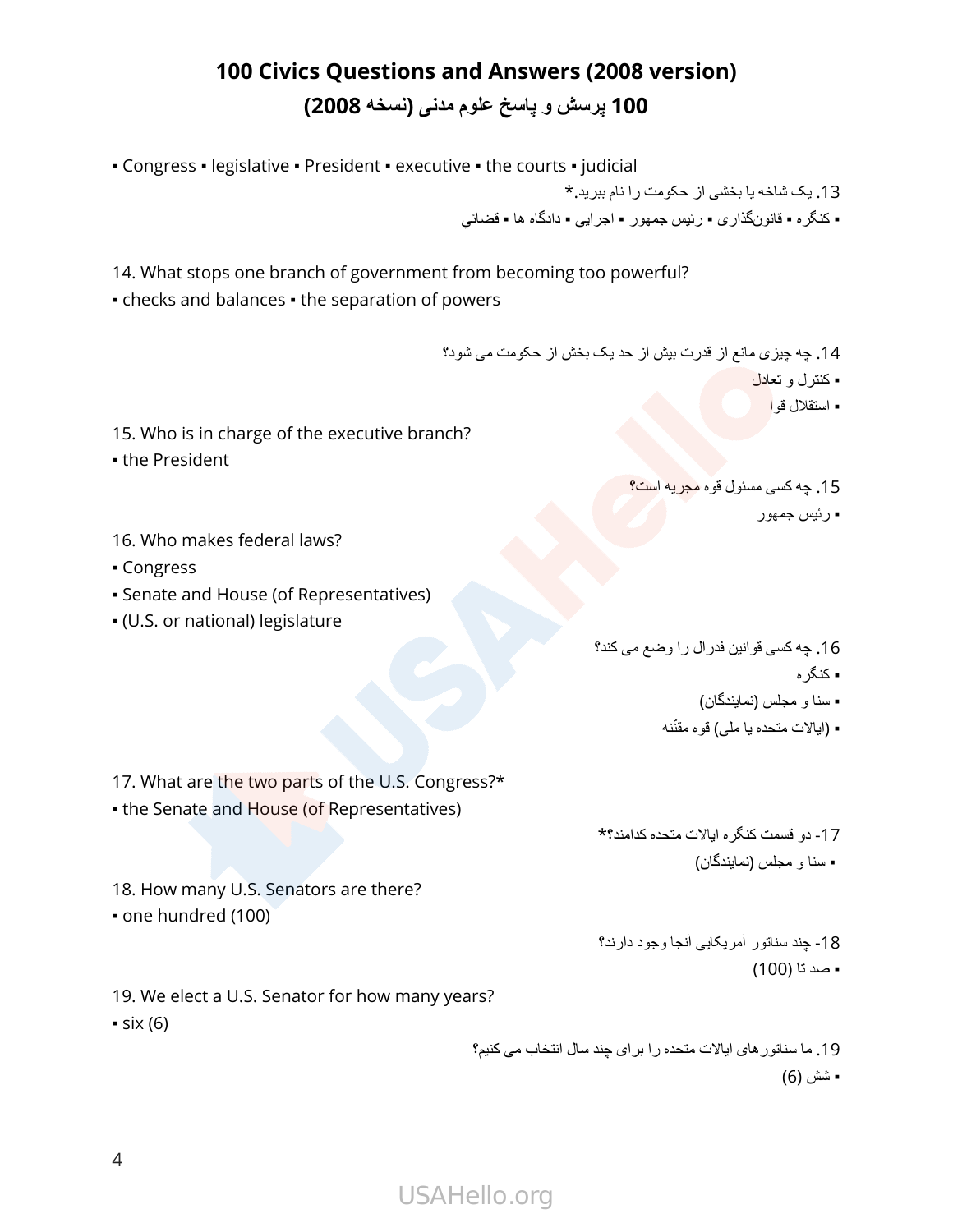20. Who is one of your state's U.S. Senators now?\*

• Answers will vary. [District of Columbia residents and residents of U.S. territories should answer that D.C. (or the territory where the applicant lives) has no U.S. Senators.]

```
20. نام یکی از سناتورهای ایالتی شما در ایاالت متحده چیست؟*
▪ پاسخ این سوال متفاوت خواهد بود. ]ساکنان منطقه کلمبیا و ساکنان سرزمین های ایاالت متحده باید پاسخ دهند که C.D.(منطقه
                                                          کلمبیا) (یا قلم<mark>ر و محل زندگی متقاضی)</mark> سناتور ایالات متحده ندار د.]
```
21. The House of Representatives has how many voting members?

▪ four hundred thirty-five (435)

21. مجلس نمایندگان چند عضو رأی دهنده دارد؟

▪ چهارصد و سی و پنج )435(

22. We elect a U.S. Representative for how many years?

 $\bullet$  two (2)

22. ما نماینده ایاالت متحده را برای چند سال انتخاب می کنیم؟ ▪ دو )2(

23. Name your U.S. Representative.

▪ Answers will vary. [Residents of territories with nonvoting Delegates or Resident Commissioners may provide the name of that Delegate or Commissioner. Also acceptable is any statement that the territory has no (voting) Representatives in Congress.]

23. نماینده ایاالت متحده خود را نام ببرید. ▪ پاسخ این سوال متفاوت خواهد بود. ]ساکنان سرزمینهایی که نمایندگان یا رأی دهندگان مقیم رأی دهنده ندارند باید نام نماینده یا مامور عالی رتبه دولت را بگویند. همچنین گزینه، کشور هیچ نماینده (رأی دهنده) در کنگره ندارد، قابل قبول است.]

24. Who does a U.S. Senator represent?

24. سناتور ایاالت متحده نماینده چه کسی است؟ ▪ همه مردم ایالت

▪ all people of the state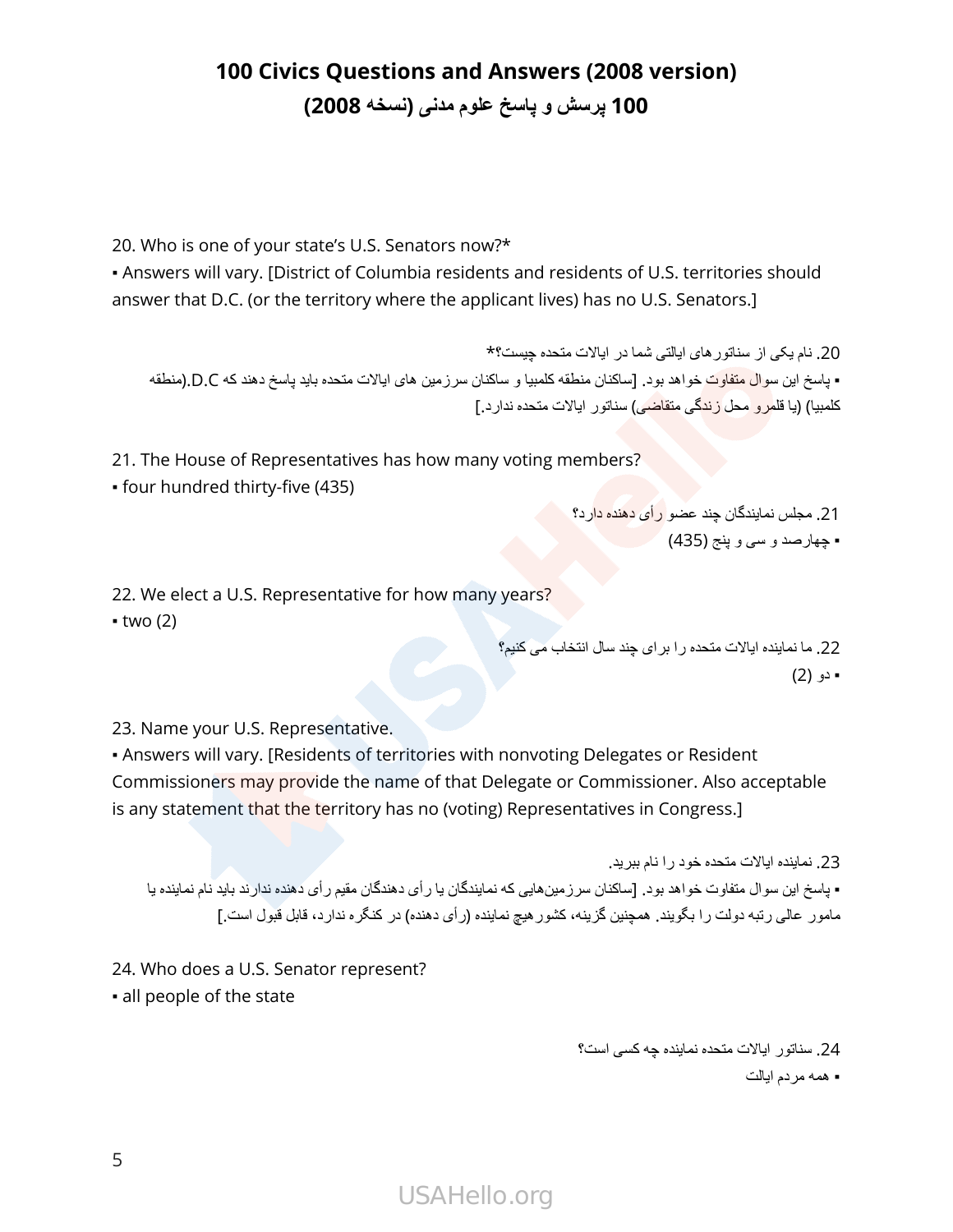25. Why do some states have more Representatives than other states?

- (because of) the state's population
- (because) they have more people
- (because) some states have more people

25. چرا برخی از ایالت ها نماینده بیشتری نسبت به سایر ایالت ها دارند؟

- )به دلیل( جمعیت ایالت
- (زیر ا) آنها افراد بیشتری دارند
- **(زیرا) بعضی از ایالت ها مردم بیشتری دارند**
- 26. We elect a President for how many years?

 $•$  four  $(4)$ 

26. ما رئیس جمهور را برای چند سال انتخاب می کنیم؟  $(4)$  جهار $\blacksquare$ 

- 27. In what month do we vote for President?\*
- November

27. در کدام ماه به رئیس جمهور رأی می دهیم؟\* ■ نو امبر

28. What is the name of the President of the United States now?\*

. Visit [uscis.gov/citizenship/testupdates](http://uscis.gov/citizenship/testupdates) for the name of the President of the United States.

28. نام رئیس جمهور کنونی ایاالت متحده چیست؟\* برای نام رئیس جمهور ایالات متحده به uscis.gov/citizenship/testupdates مراجعه کنید.

29. What is the name of the Vice President of the United States now?

. Visit [uscis.gov/citizenship/testupdates](http://uscis.gov/citizenship/testupdates) for the name of the Vice President of the United **States** 

> 29. نام معاون رئیس جمهور کنونی ایاالت متحده چیست؟ ▪ برای نام معاون رئیس جمهور ایاالت متحده به [testupdates/citizenship/gov.uscis](http://uscis.gov/citizenship/testupdates) مراجعه کنید.

30. If the President can no longer serve, who becomes President?

▪ the Vice President

30. اگر رئیس جمهور دیگر نتواند خدمت کند ، چه کسی رئیس جمهور می شود؟ ▪ معاون رئیس جمهور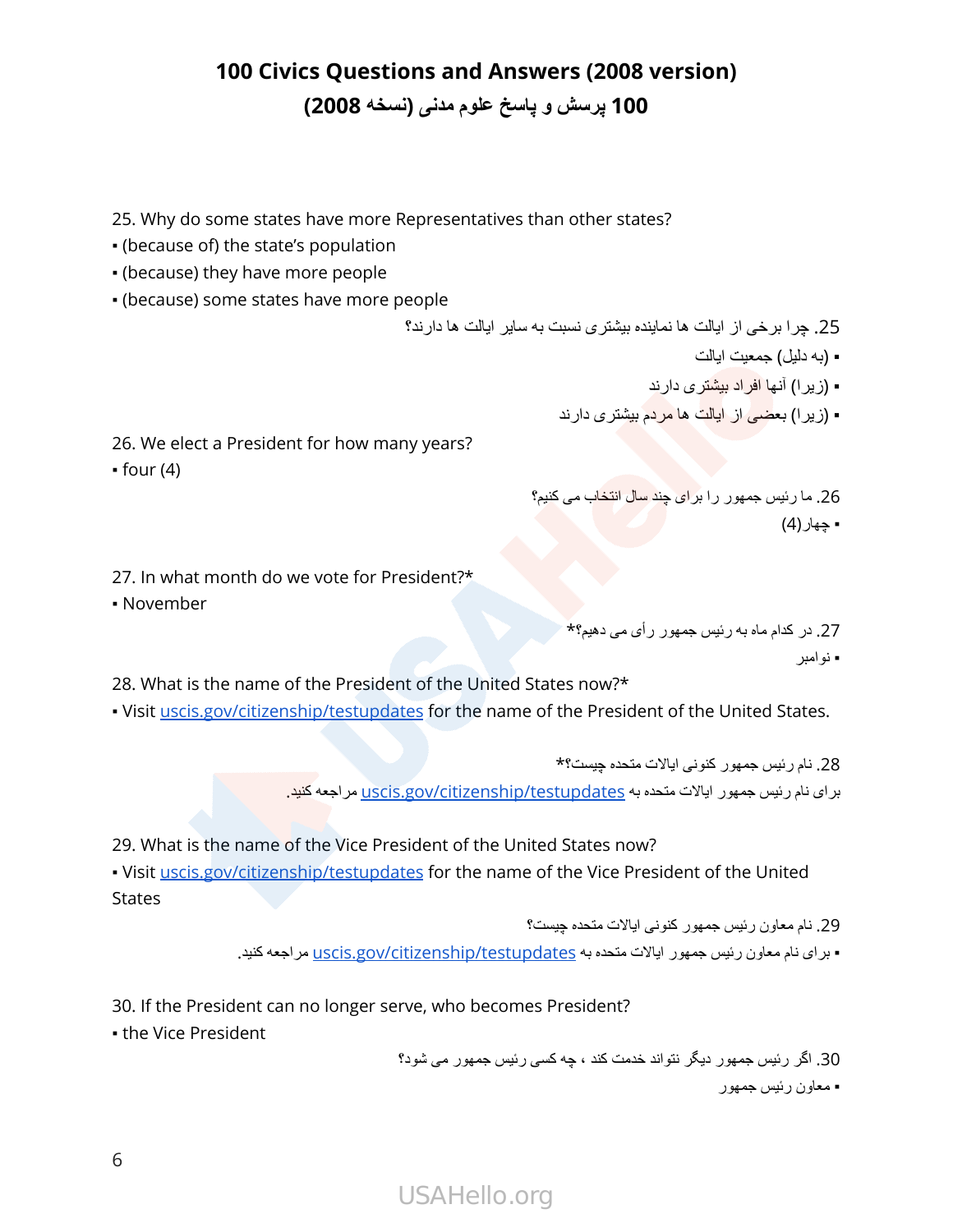31. If both the President and the Vice President can no longer serve, who becomes President?

**.** the Speaker of the House

31. اگر هم رئیس جمهور و هم معاون رئیس جمهور دیگر نتوانند خدمت کنند ، چه کسی رئیس جمهور می شود؟ ▪ رئیس مجلس

32. Who is the Commander in Chief of the military?

• the President

32. فرمانده کل ارتش کیست؟ ▪ رئیس جمهور

33. Who signs bills to become laws?

• the President

33. چه کسی لایحه ها را برای تبدیل شدن به قانون امضا می کند؟ ▪ رئیس جمهور

34. Who vetoes bills?

**- the President** 

34. چه کسی به لوایح رأی میدهد؟ ▪ رئیس جمهور

35. What does the President's Cabinet do?

▪ advises the President

35. کابینه رئیس جمهور چه کاری انجام می دهد؟ ▪ مشاوره به رئیس جمهور

- 36. What are two Cabinet-level positions?
- Secretary of Agriculture Secretary of Commerce Secretary of Defense
- **Secretary of Education Secretary of Energy**
- Secretary of Health and Human Services
- Secretary of Homeland Security
- Secretary of Housing and Urban Development Secretary of the Interior
- Secretary of Labor
- Secretary of State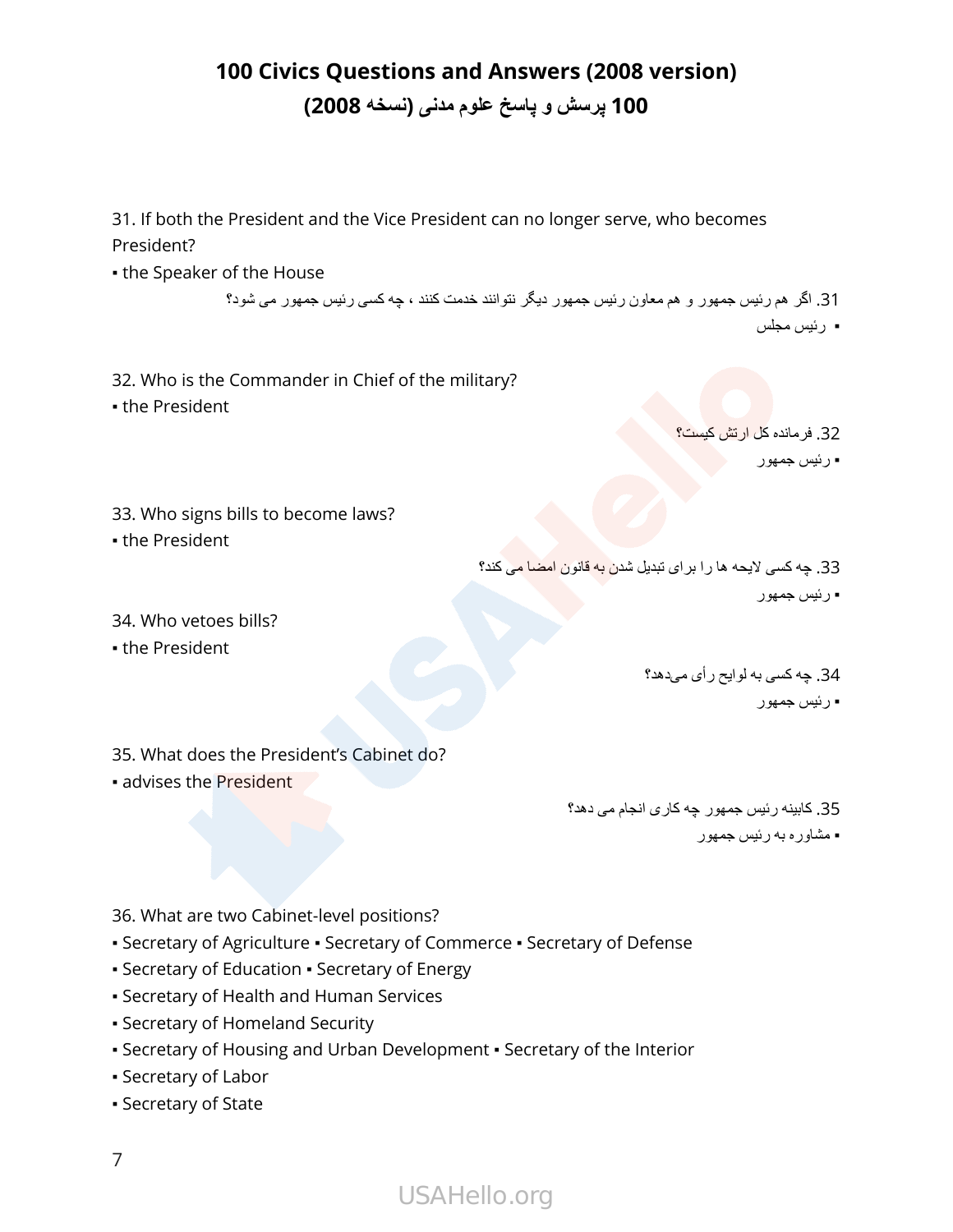- Secretary of Transportation
- Secretary of the Treasury
- Secretary of Veterans Affairs
- **Attorney General**
- Vice President

36. دو تا از مقام های سطح کابینه را نام ببرید؟

- وزیر کشاورزی
- وزیر بازرگانی
- وزير دفاع <mark>ل</mark>
- وزیرآموزش و پرورش
	- وزیر انرژی
- وزیر بهداشت و خدمات انسانی
	- وزیر امنیت داخلی
	- وزیر مسکن و شهرسازی
		- وزیر کشور
			- وزیر کار
		- وزیر امور خارجه
		- وزیر حمل و نقل
		- وزیر خزانه داری
	- وزیرامور کهنه سربازان
		- دادستان کل کشور
		- معاون رییس جمهور

- 37. What does the judicial branch do?
- **reviews laws**
- **· explain laws**
- resolves disputes (disagreements)
- decides if a law goes against the Constitution
- 37. شعبه قضایی چه کاری انجام می دهد؟
	- قوانین را مرور می کند
	- قوانین را توضیح می دهد
- اختالف نظر )مغایرت ها( را حل میکند
- تصمیم می گیرد که آیا قانونی مغایر قانون اساسی است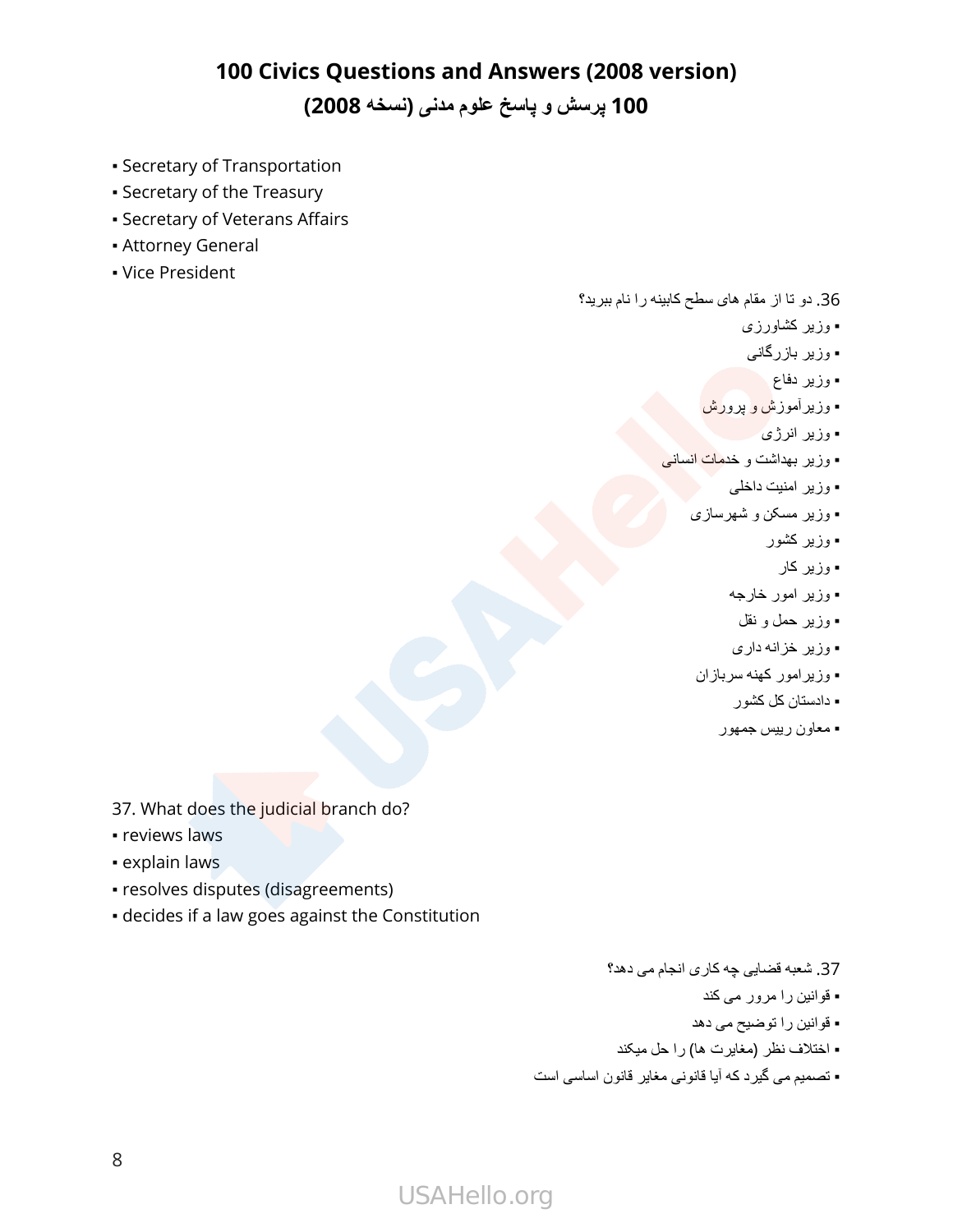38. What is the highest court in the United States?

▪ the Supreme Court

38. باالترین دادگاه در ایاالت متحده کدام است؟ ▪ دادگاه عالی

39. How many justices are on the Supreme Court?

• Visit [uscis.gov/citizenship/testupdates](http://uscis.gov/citizenship/testupdates) for the number of justices on the Supreme Court 39. چند قاضی در دیوان عالی کشور هستند؟

▪ برای آگاهی از تعداد قضات دادگاه عالی به [testupdates/citizenship/gov.uscis](http://uscis.gov/citizenship/testupdates) مراجعه کنید.

40. Who is the Chief Justice of the United States now?

. Visit [uscis.gov/citizenship/testupdates](http://uscis.gov/citizenship/testupdates) for the name of the Chief Justice of the United States.

40. رئیس دادگستری کنونی ایاالت متحده چه کسی است؟

▪ بر ای آگاهی از نام رئیس دادگستری ایالات مت<mark>حده به uscis.gov/citizenship/testupdates مراجعه کنید.</mark>

41. Under our Constitution, some powers belong to the federal government. What is one power of the federal government?

- to print money
- to declare war
- to create an army
- to make treaties

41. طبق قانون اساسی ما ، برخی اختیارات متعلق به دولت فدرال است. یکی از قدرتهای فدرال را نام ببرید دولت؟

- چاپ پول
- اعالم جنگ

▪ ایجاد ارتش

▪ بستن معاهدات

42. Under our Constitution, some powers belong to the states. What is one power of the states?

- provide schooling and education provide protection (police)
- provide safety (fire departments) give a driver's license
- approve zoning and land use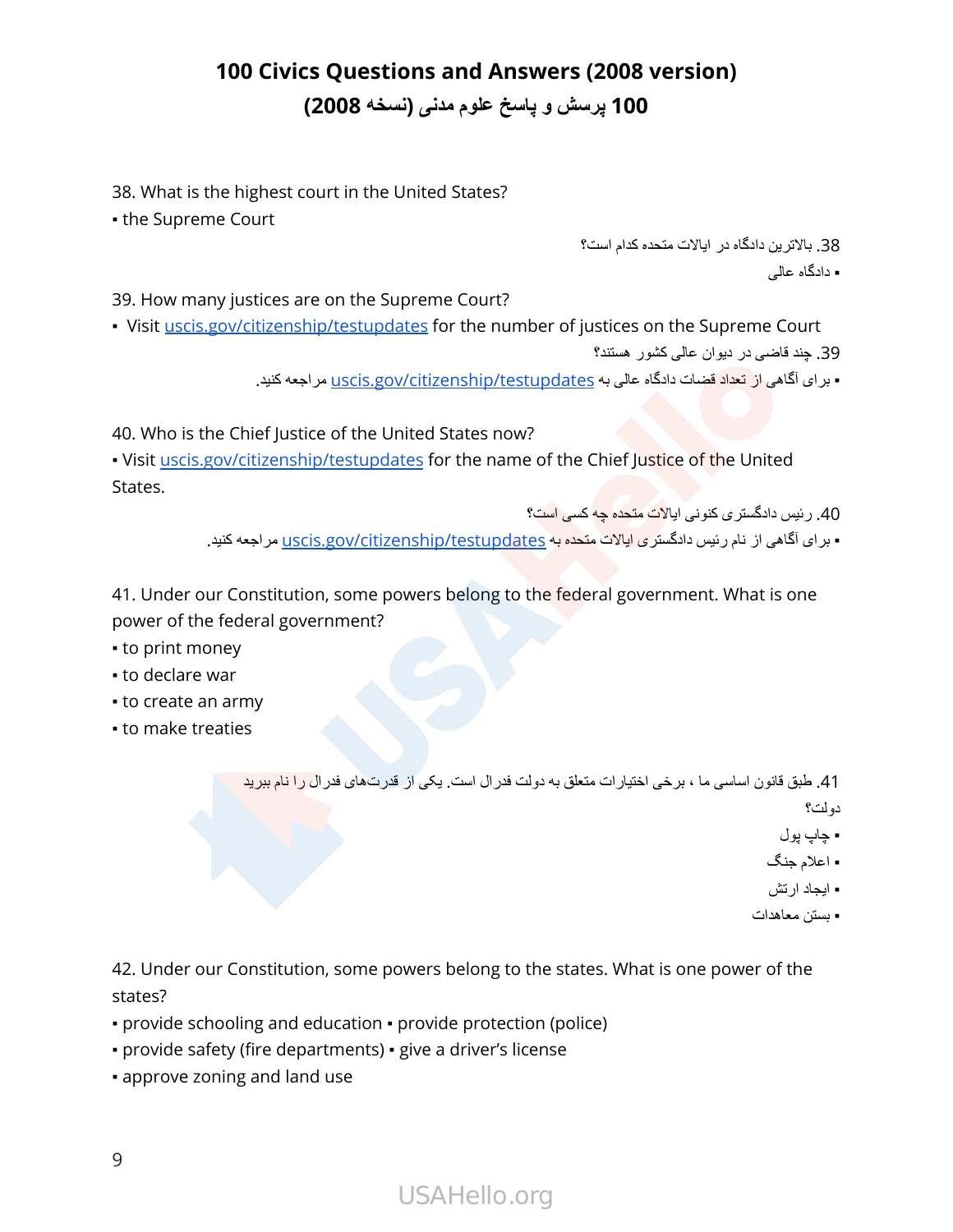42. طبق قانون اساسی ما ، برخی اختیارات متعلق به ایالت ها هستند. یکی از قدرت های ایالت ها چیست؟ ▪ فراهم آوردن مدرسه و آموزش و پرورش ▪ فراهم کردن امنیت )پلیس( ▪ فراهم کردن ایمنی )دپارتمانهای آتش نشانی( ▪ اعطا گواهینامه رانندگی

▪ تصویب منطقه بندی و کاربری زمین

43. Who is the Governor of your state now?

• Answers will vary. [District of Columbia residents should answer that D.C. does not have a Governor.]

43. چه کسی هم اکنون فرماندار ایالت شما است؟

▪ پاسخ این سوال متفاوت خواهد بود. ]ساکنان منطقه کلمبیا باید پاسخ دهند که C.D( منطقه کلمبیا( فرماندار ندارد.[

44. What is the capital of your state?\*

• Answers will vary. [District of Columbia residents should answer that D.C. is not a state and does not have a capital. Residents of U.S. territories should name the capital of the territory.]

> 44. پایتخت ایالت شما چیست؟\* ▪ پاسخ این سوال متفاوت خواهد بود. ]ساکنان منطقه کلمبیا باید پاسخ دهند که C.D یک ایالت نیست و پایتخت ندارد. ساکنان سرزمین های ایاالت متحده باید پایتخت منطقه خود را نام ببرند.[

45. What are the two major political parties in the United States?\*

• Democratic and Republican

45. دو حزب عمده سیاسی در ایاالت متحده کدامند؟\* ▪ دموکرات و جمهوری خواه

46. What is the political party of the President now?

▪ Visit [uscis.gov/citizenship/testupdates](http://uscis.gov/citizenship/testupdates) for the political party of the President.

46. حزب سیاسی رئیس جمهور کنونی چیست؟ + برای آگاهی از حزب سیاسی رئیس جمهور به uscis.gov/citizenship/testupdates مراجعه کنید.

47. What is the name of the Speaker of the House of Representatives now?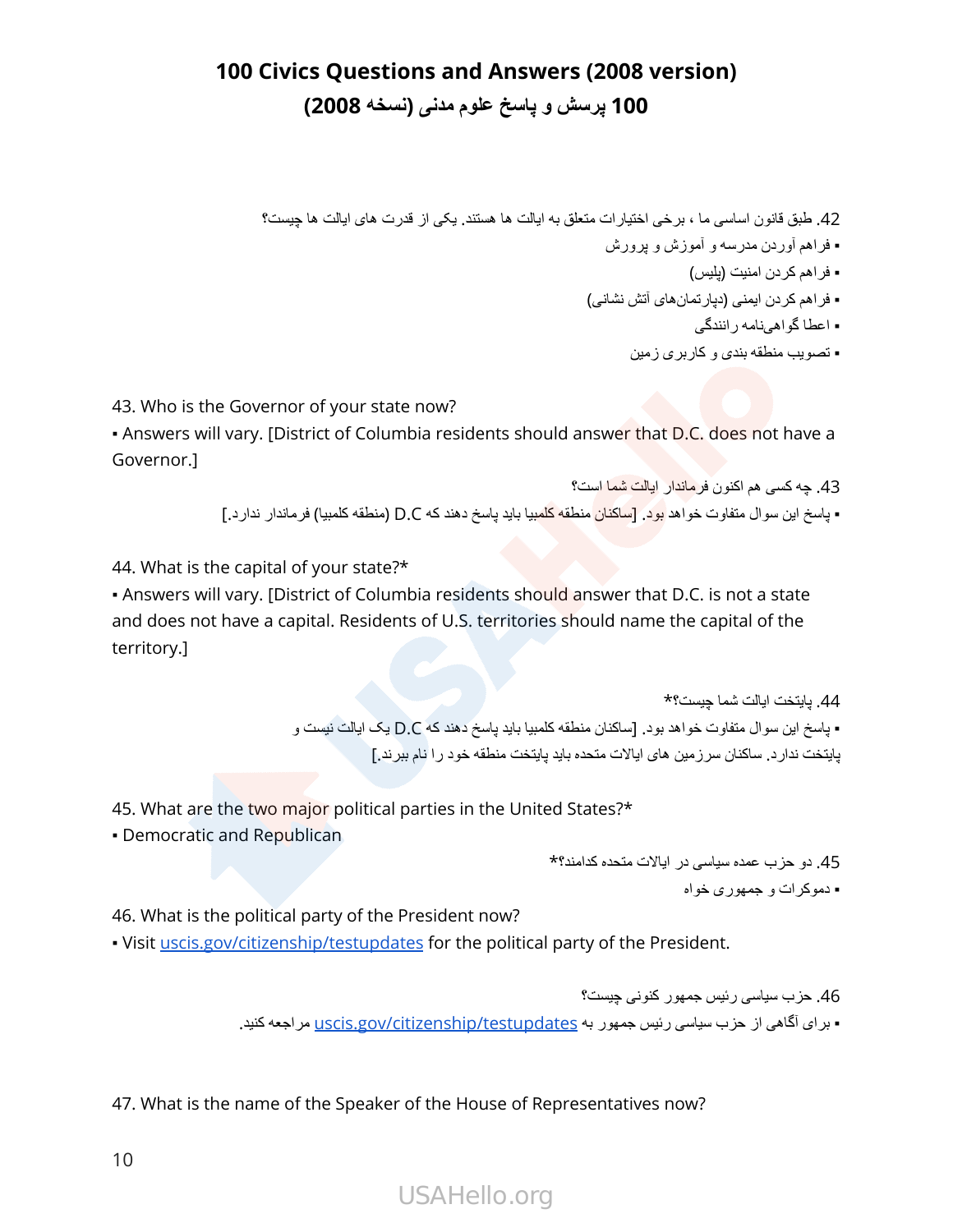• Visit [uscis.gov/citizenship/testupdates](http://uscis.gov/citizenship/testupdates) for the name of the Speaker of the House of Representatives.

> 47. رئیس مجلس نمایندگان کنونی چه نام دارد؟ برای آگاهی از نام رئیس مجلس نمایندگان به uscis.gov/citizenship/testupdates مراجعه کنید.

#### **C: Rights and Responsibilities**

#### **ج: حقوق و مسئولیت ها**

48. There are four amendments to the Constitution about who can vote. Describe one of them.

- Citizens eighteen (18) and older (can vote).
- You don't have to pay (a poll tax) to vote.
- . Any citizen can vote. (Women and men can vote.)
- A male citizen of any race (can vote).

48. چهار قانون اساسی درباره اینکه چه کسی می تواند رأی دهد ، وجود دارد. يكي از آنها را شرح دهید.

▪ شهروندان هجده )18( سال و باالتر )می توانند رأی دهند(.

- برای رأی دادن نیازی به پرداخت )مالیات نظرسنجی( نیست.
- هر شهروندی می تواند رأی دهد. )زنان و مردان می توانند رأی دهند.(
	- شهروند مرد از هر نژاد )می تواند رأی دهد(.

49. What is one responsibility that is only for United States citizens?\*

- serve on a jury
- vote in a federal election

49. یکی از مسئولیت های مختص شهروندان ایاالت متحده چیست؟\*

- خدمت در هیئت منصفه
- رأی دهی در انتخابات فدرال

50. Name one right only for United States citizens.

- vote in a federal election
- run for federal office

50. یکی ازحقوق مختص شهروندان ایاالت متحده را نام ببرید. ▪ رأی دهی در انتخابات فدرال ▪ اداره دفتر فدرال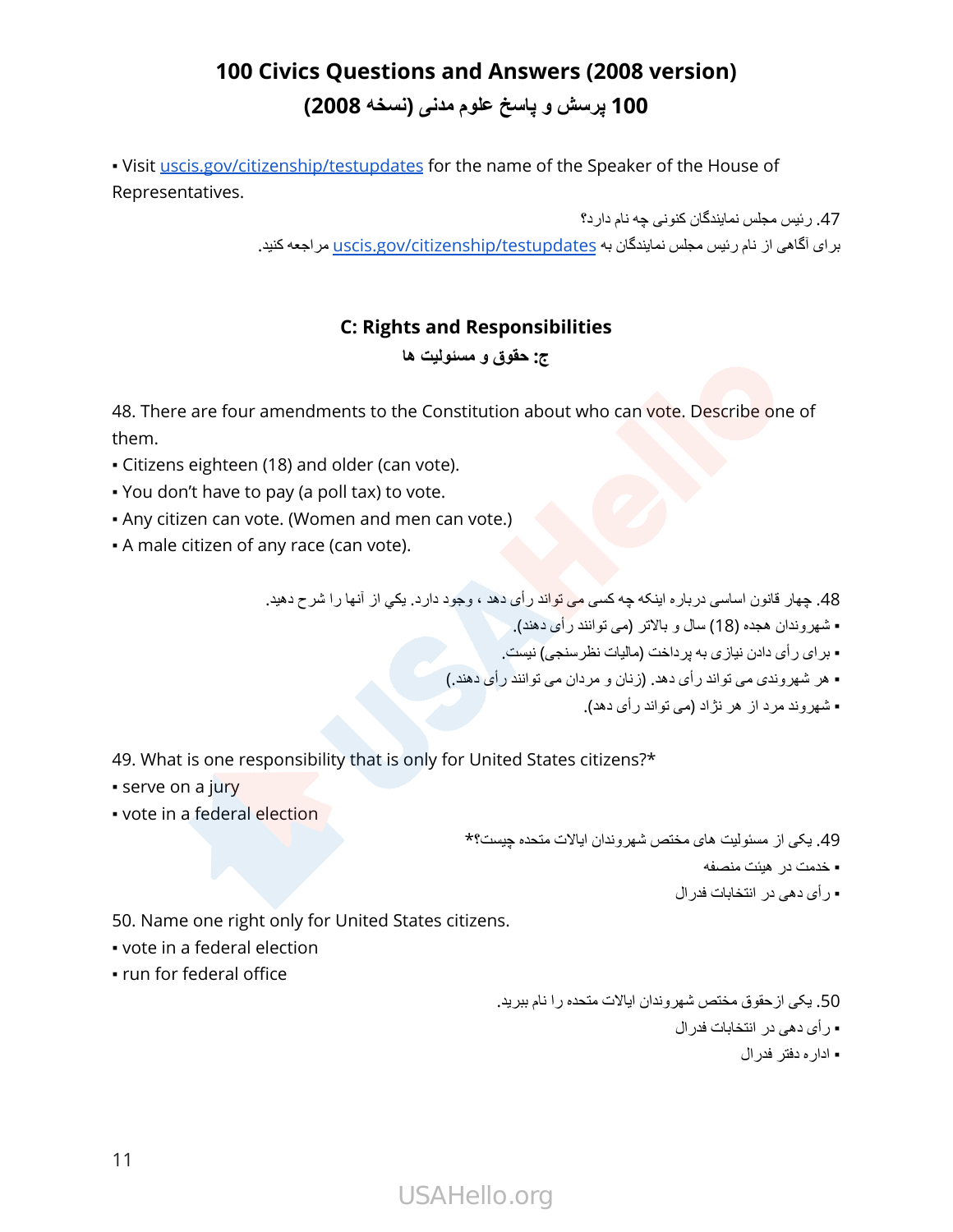51. What are two rights of everyone living in the United States?

- freedom of expression
- freedom of speech
- freedom of assembly
- freedom to petition the government freedom of religion
- the right to bear arms

51. دو تا از حقوق افرادی که در ایاالت متحده زندگی می کنند، چیست؟

- آزادی بیان
- آزادی گفتار
- آز ادی اجتماعات
- آزادی درخواست از دولت
	- آزادی مذهب
	- حق حمل کردن اسلحه

52. What do we show loyalty to when we say the Pledge of Allegiance?

- the United States
- the flag

52. هنگام ادای سوگند تعهد وفاداری، باید وفاداری به چه چیزی داشته باشیم؟

▪ ایاالت متحده

▪ پرچم

- 53. What is one promise you make when you become a United States citizen?
- **give up loyalty to other countries**
- defend the Constitution and laws of the United States
- **.** obey the laws of the United States
- **serve in the U.S. military (if needed)**
- serve (do important work for) the nation (if needed)
- be loyal to the United States

53. هنگامی که شهروند ایاالت متحده می شوید ، یکی از تعهدهای شما چیست؟

- وفاداری به کشورهای دیگر را کنار بگذارید
- از قانون اساسی و قوانین ایاالت متحده دفاع کنید
	- از قوانین ایاالت متحده پیروی کنید
- خدمت در ارتش ایاالت متحده )در صورت لزوم(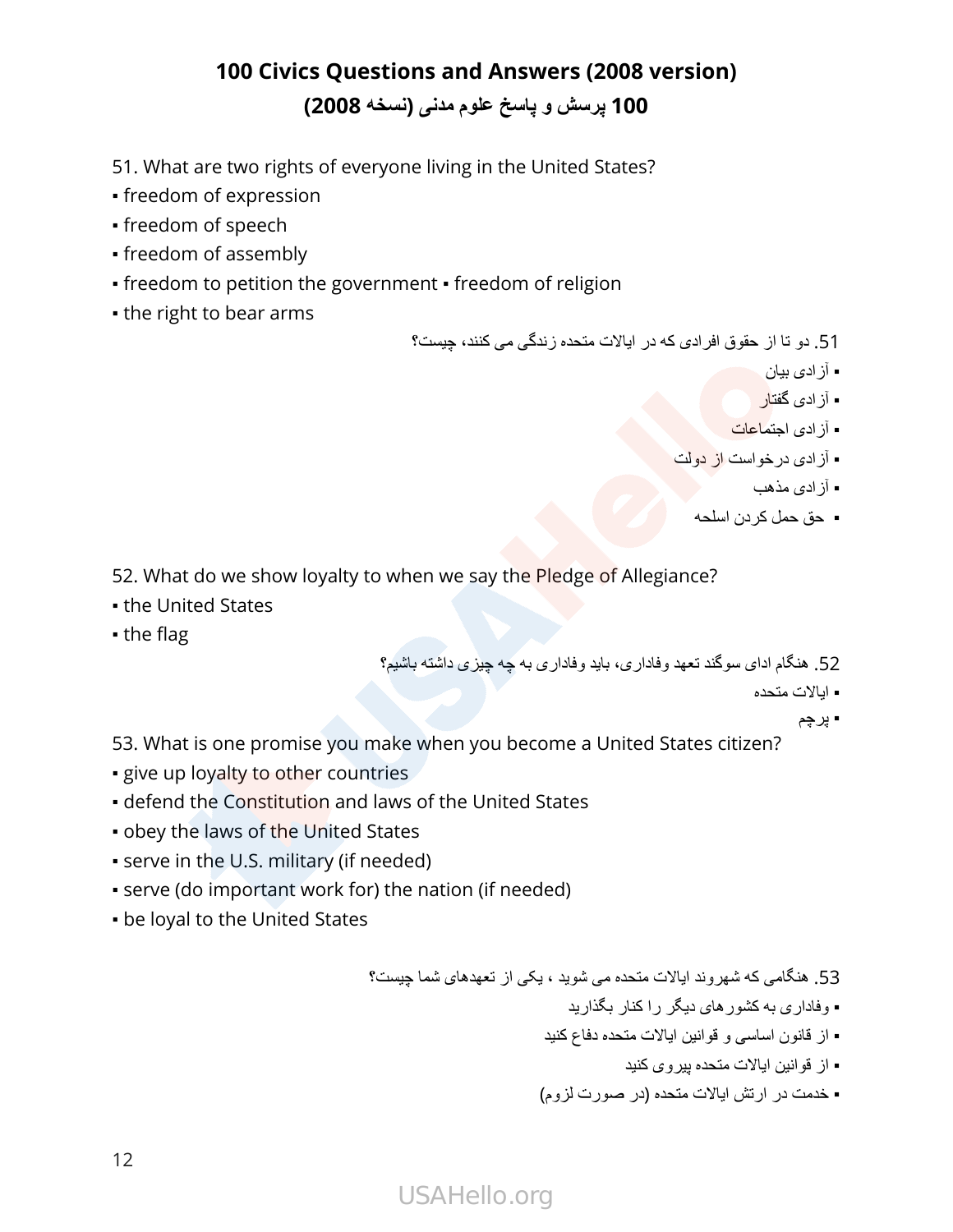▪ خدمت )انجام کارهای مهم برای( ملت )در صورت نیاز(

▪ به ایاالت متحده وفادار باشید

54. How old do citizens have to be to vote for President?\*

• eighteen (18) and older

54. سن شهروندان برای رأی دادن به رئیس جمهور چند سال است؟\*

▪ هیجده )18( سال و باالتر

55. What are two ways that Americans can participate in their democracy?

- vote
- join a political party
- help with a campaign
- join a civic group
- **·** join a community group
- **·** give an elected official your opinion on an issue
- call Senators and Representatives
- publicly support or oppose an issue or policy
- run for office
- write to a newspaper

55. دو راهی که آمریکایی ها می توانند در دموکراسی مشارکت کنند، چیست؟

- رأی دادن
- عضویت در حزب سیاسی
	- کمک به یک کمپین
- پیوستن به یک گروه مدنی
- پیوستن به یک گروه اجتماعی
- به یک مقام منتخب نظر خود را درباره یک موضوع اعالم کنید
	- با سناتورها و نمایندگان تماس بگیرید
	- حمایت عمومی یا مقابله با یک موضوع یا سیاست
		- اداره یک دفتر
		- نوشتن نامه به یک روزنامه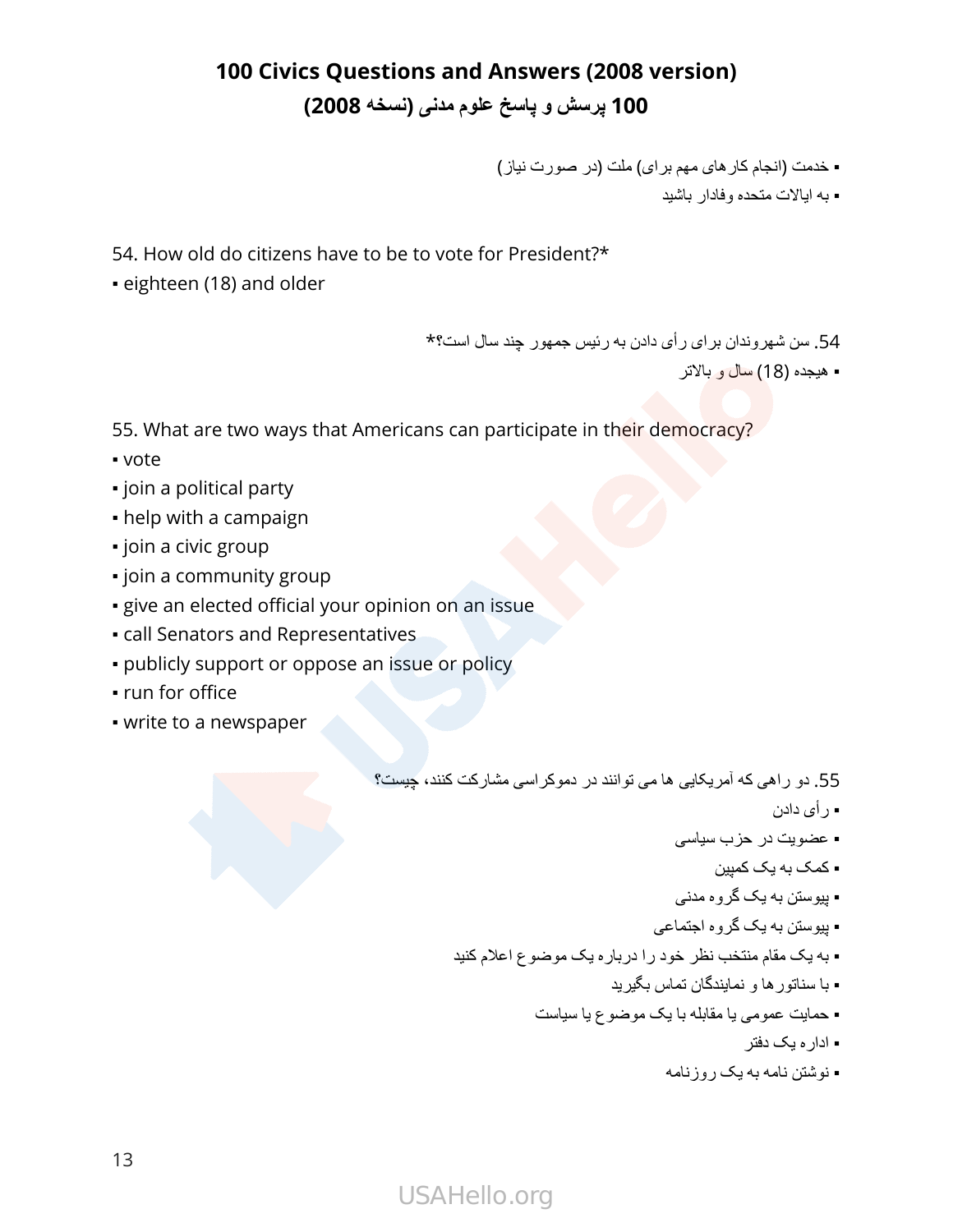56. When is the last day you can send in federal income tax forms?\*

▪ April 15

56. آخرین روزی که می توانید فرم های مالیات بر درآمد فدرال را ارسال کنید، چه روزی است؟\* ▪ 15 آوریل

57. When must all men register for the Selective Service?

- at age eighteen (18)
- between eighteen (18) and twenty-six (26)

57- چه موقع باید تمام مردان برای خدمت نظام وظیفه ثبت نام کنند؟

- در سن هیجده )18( سالگی
- بین هجده )18( تا بیست و شش )26( سالگی

#### **AMERICAN HISTORY**

**تاریخ آمریکا**

#### **A: Colonial Period and Independence**

**الف: دوره استعمار و استقالل**

- 58. What is one reason colonists came to America?
- freedom
- political liberty
- religious freedom
- economic opportunity
- practice their religion
- escape persecution

58. دلیل ورود استعمارگران به آمریکا چیست؟

▪ آزادی

▪ آزادی سیاسی

# USAHello.org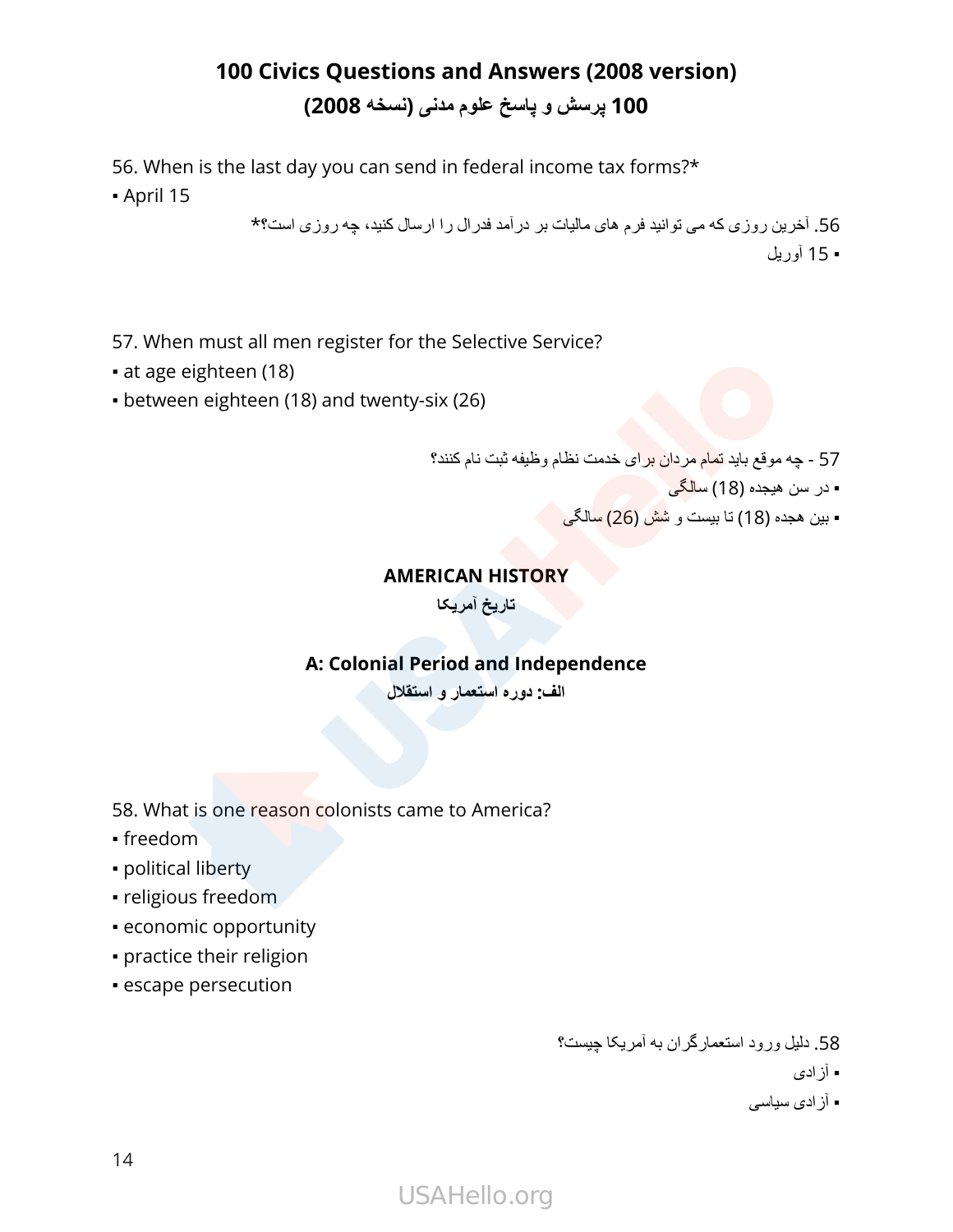- آزادی مذهبی
- فرصت اقتصادی
- انجام اعمال دینی خودشان
	- فرار از آزار و اذیت

59. Who lived in America before the Europeans arrived?

- American Indians
- Native Americans

59. چه کسانی قبل از ورود اروپایی ها در آمریکا زندگی می کردند؟

▪ سرخپوستان آمریکایی

▪ بو میان آمر یکا

60. What group of people was taken to America and sold as slaves?

- Africans
- people from Africa

60. چه گروهی از افراد را به آمریکا بردند و به عنوان برده فروختند؟

- آفریقاییها
- افرادی از آفریقا

61. Why did the colonists fight the British?

- **because of high taxes (taxation without representation)**
- because the British army stayed in their houses (boarding, quartering)
- because they didn't have self-government

61. چرا استعمارگران با انگلیس جنگیدند؟ ▪ به دلیل مالیات باال )مالیات بدون نمایندگی( ▪ به علت ماندن ارتش انگلیس در خانه هایشان )تردد میکردند، اقامت کردند( ▪ به دلیل نداشتن حکومت مستقل

62. Who wrote the Declaration of Independence?

▪ (Thomas) Jefferson

62. چه کسی اعالمیه استقالل را نوشت؟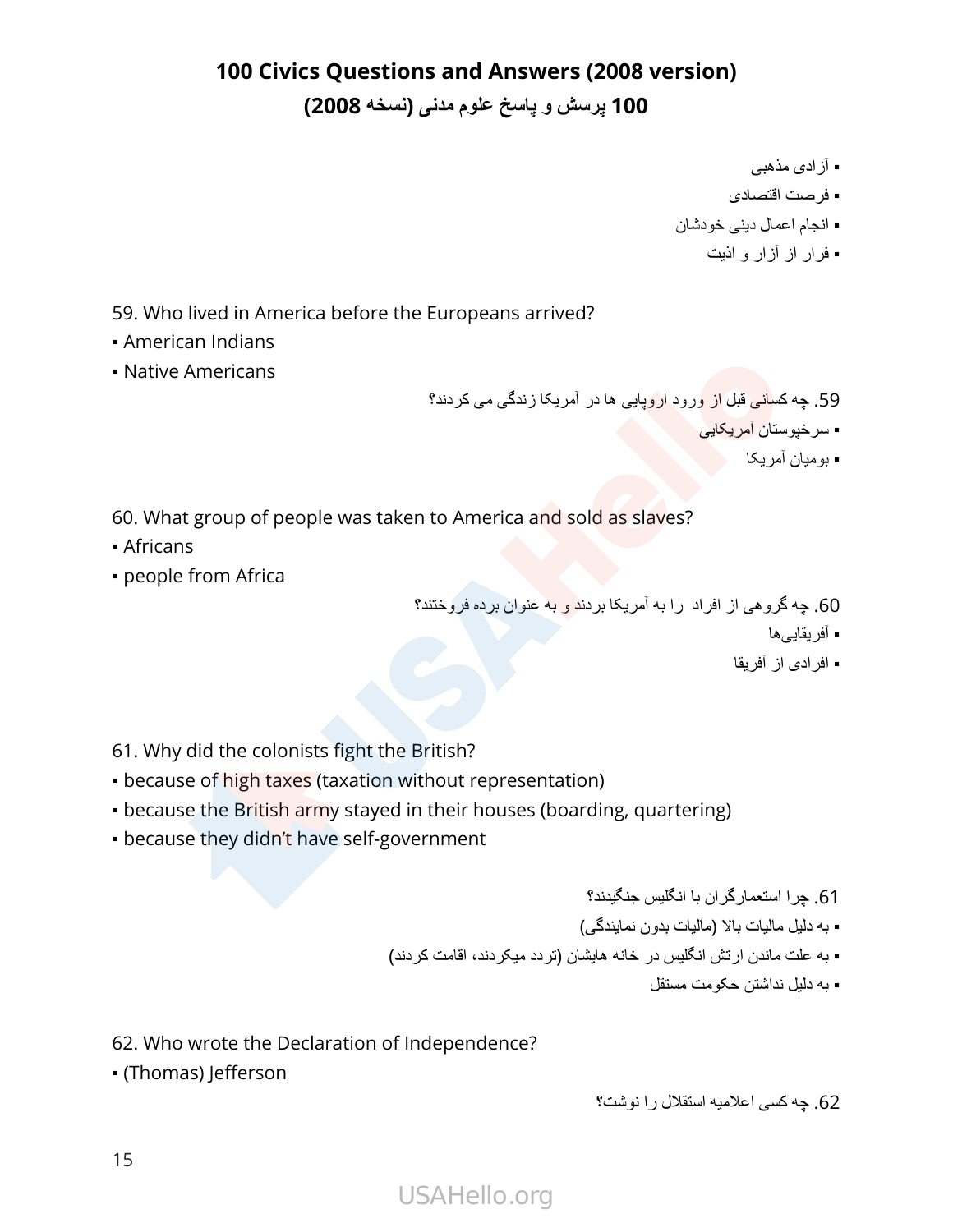▪ )توماس( جفرسون

63. When was the Declaration of Independence adopted? ▪ July 4, 1776

63. اعالمیه استقالل چه زمانی تصویب شد؟

▪ 4 جوالی، 1776

- 64. There were 13 original states. Name three.
- New Hampshire
- Massachusetts
- Rhode Island
- Connecticut
- New York
- **New Jersey**
- Pennsylvania
- Delaware
- Maryland
- Virginia
- North Carolina
- South Carolina
- Georgia

64.13 ایالت اصلی وجود داشت. نام سه ایالت را بگوئید.

- نیوهمپشایر
- ماساچوست
- رود آیلند
- کانکتیکات
- نیویورک
- نیوجرسی
- پنسیلوانیا
	- دالوره
	- مریلند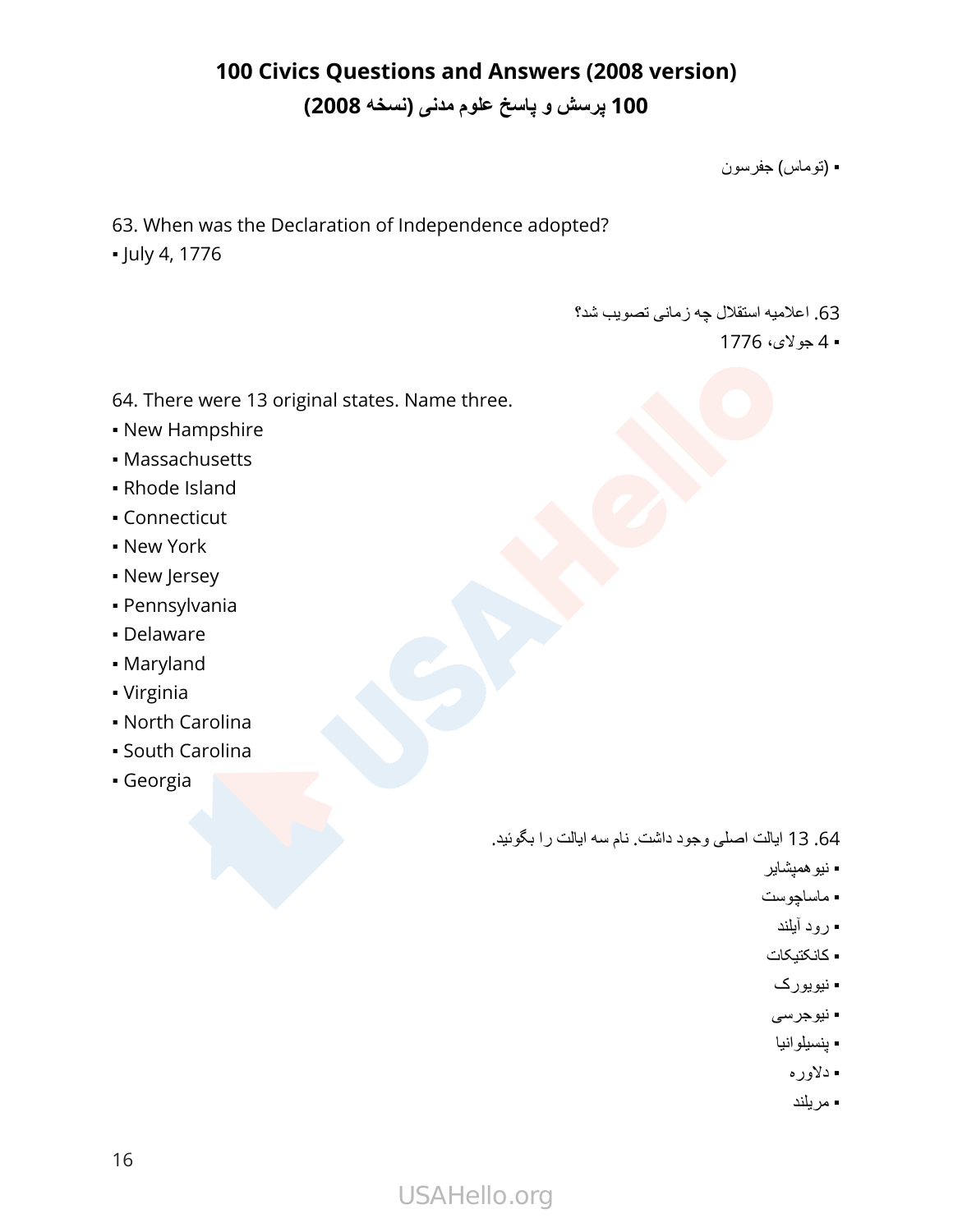- ویرجینیا
- کارولینای شمالی
- کارولینای جنوبی
	- جورجیا

- 65. What happened at the Constitutional Convention?
- **The Constitution was written.**
- **The Founding Fathers wrote the Constitution.**
- 65. در کنوانسیون قانون اساسی چه اتفاقی افتاد؟
	- قانون اساسی نوشته شد.
	- پدران بنیانگذار قانون اساسی را نوشتند.

66. When was the Constitution written?

▪ 1787

66. چه زمانی قانون اساسی نوشته شده است؟ ۱۷۸۷ ▪

67. The Federalist Papers supported the passage of the U.S. Constitution. Name one of the writers.

- (James) Madison
- (Alexander) Hamilton
- (John) Jay
- Publius

67. مقاله های فدرالیستی از تصویب قانون اساسی ایاالت متحده حمایت کردند. یکی از نویسندگان را نام ببرید.

- )جیمز( مدیسون
- )الکساندر( همیلتون
	- )جان( جی
		- پابلیوس

68. What is one thing Benjamin Franklin is famous for?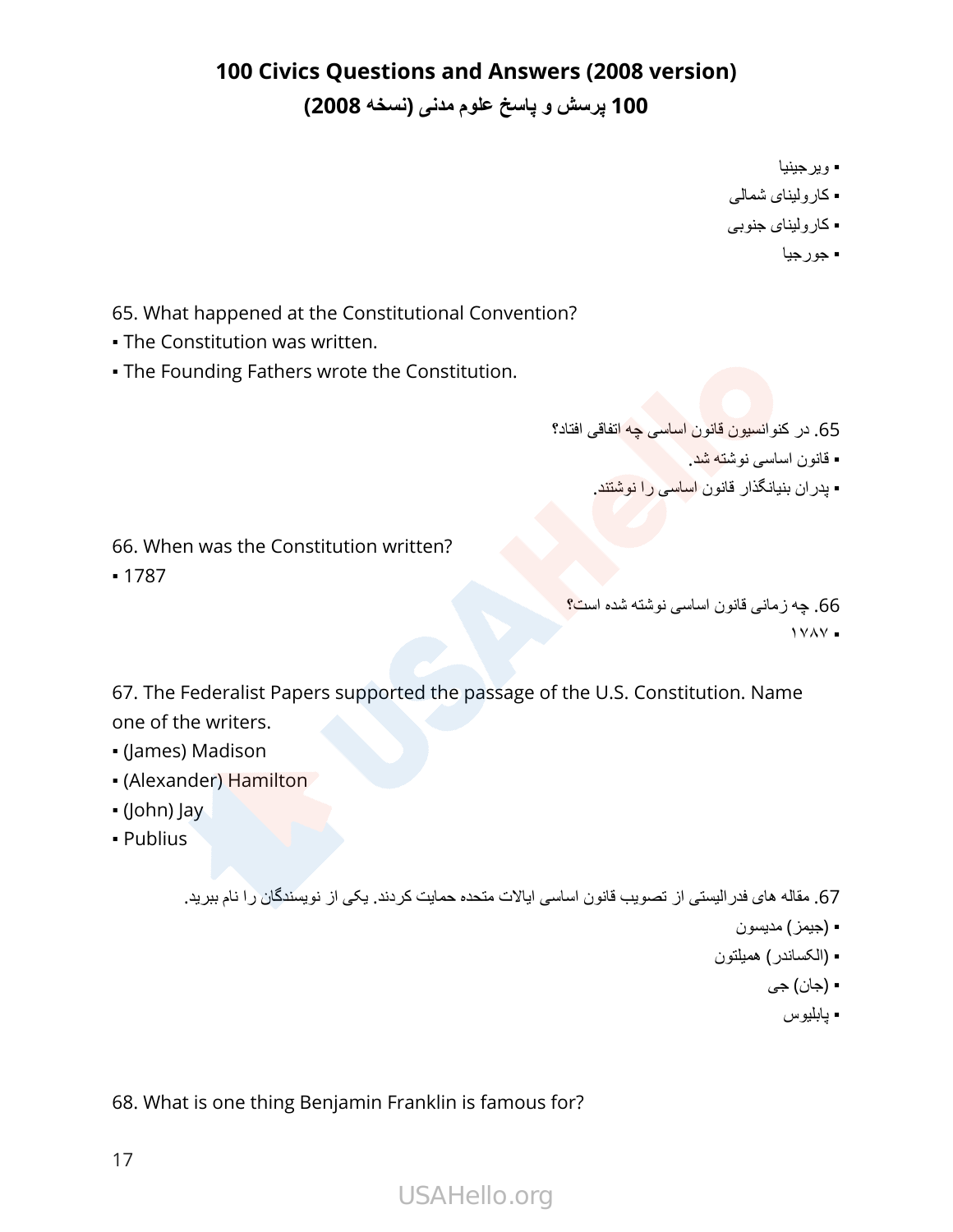- U.S. diplomat
- oldest member of the Constitutional Convention
- **.** first Postmaster General of the United States
- writer of "Poor Richard's Almanac"
- **Example 1 started the first free libraries**

68. یکی از دالیلی که بنجامین فرانکلین به آن معروف است را نام ببرید؟

- دیپلمات ایاالت متحده
- قدیمی ترین عضو کنوانسیون قانون اساسی
	- اولین مدیر پست ژنرال ایاالت متحده
		- نویسنده "سالنامه ریچارد بیچاره"
- اولین کتابخانه های رایگان را راه اندازی کرد.

69. Who is the "Father of Our Country"?

▪ (George) Washington

69. چه کسی "پدر کشورمان " است؟

▪ )جورج ( واشنگتن

70. Who was the first President?\*

▪ (George) Washington

70. اولین رئیس جمهور کی بود؟\* ▪ )جورج ( واشنگتن

#### **B: 1800s**

#### **ب: سده ی 1800**

- 71. What territory did the United States buy from France in 1803?
- **.** the Louisiana Territory
- Louisiana

71. ایاالت متحده در سال 1803 چه منطقه ای را از فرانسه خریداری کرد؟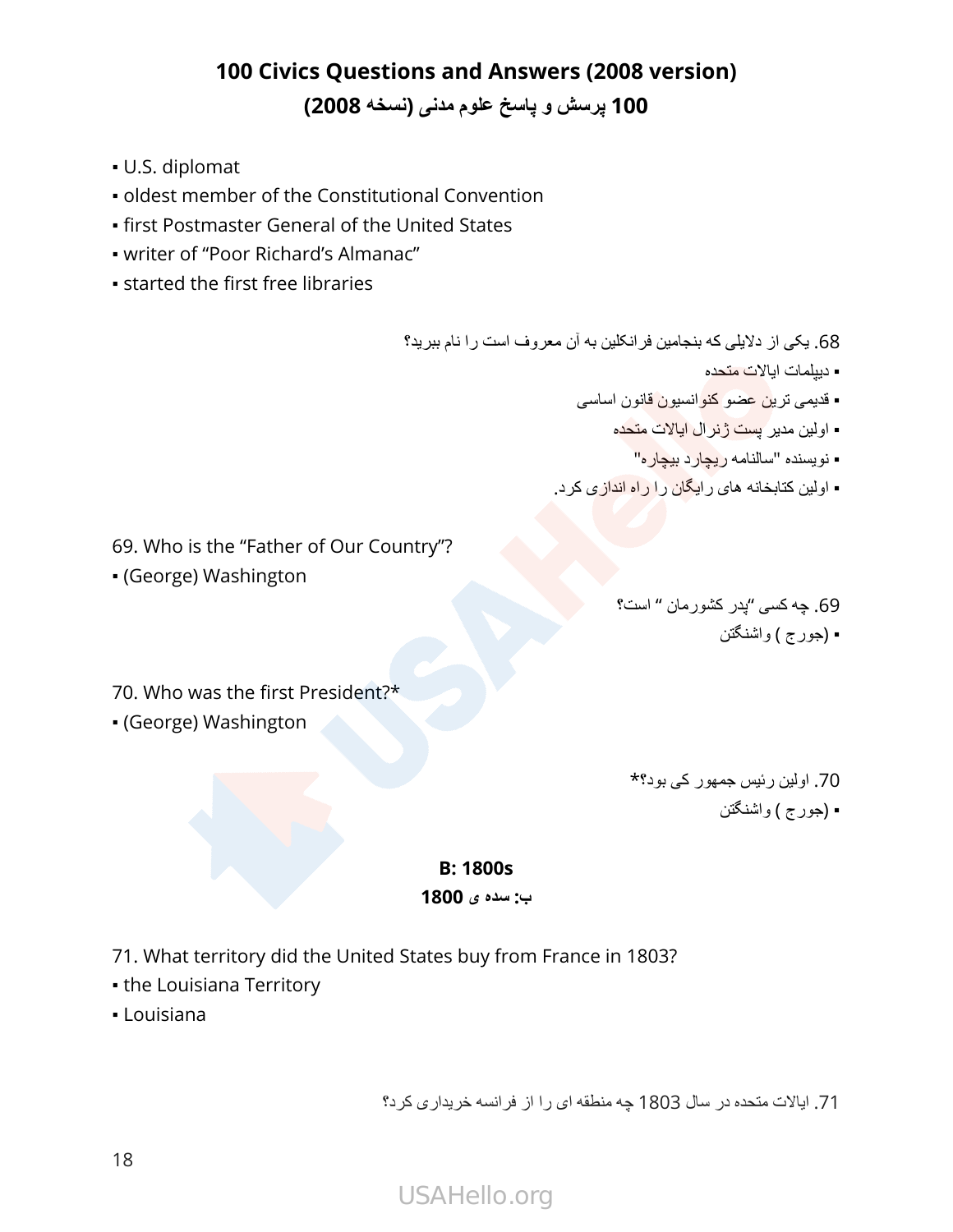▪ منطقه ی لویئزیانا

▪ لوئیزیانا

72. Name one war fought by the United States in the 1800s.

- War of 1812
- Mexican-American War
- Civil War
- Spanish-American War

72. یکی از جنگهایی را که ایاالت متحده در دهه 1800 در آن جنگید را، نام ببرید.

 $-1812$ 

▪ جنگ مکزیک-آمریکا

▪ جنگ داخلی

▪ جنگ اسپانیا و آمریکا

73. Name the U.S. war between the North and the South.

- the Civil War
- **.** the War between the States

73. جنگ ایاالت متحده بین شمال و جنوب را نام ببرید.

- جنگ داخلی
- جنگ بین ایالات

74. Name one problem that led to the Civil War.

- slavery
- economic reasons
- states' rights

74. یکی از مشکالتی را که منجر به جنگ داخلی شد نام ببرید.

- برده داری
- دالیل اقتصادی
- حقوق ایالت ها

75. What was one important thing that Abraham Lincoln did?\*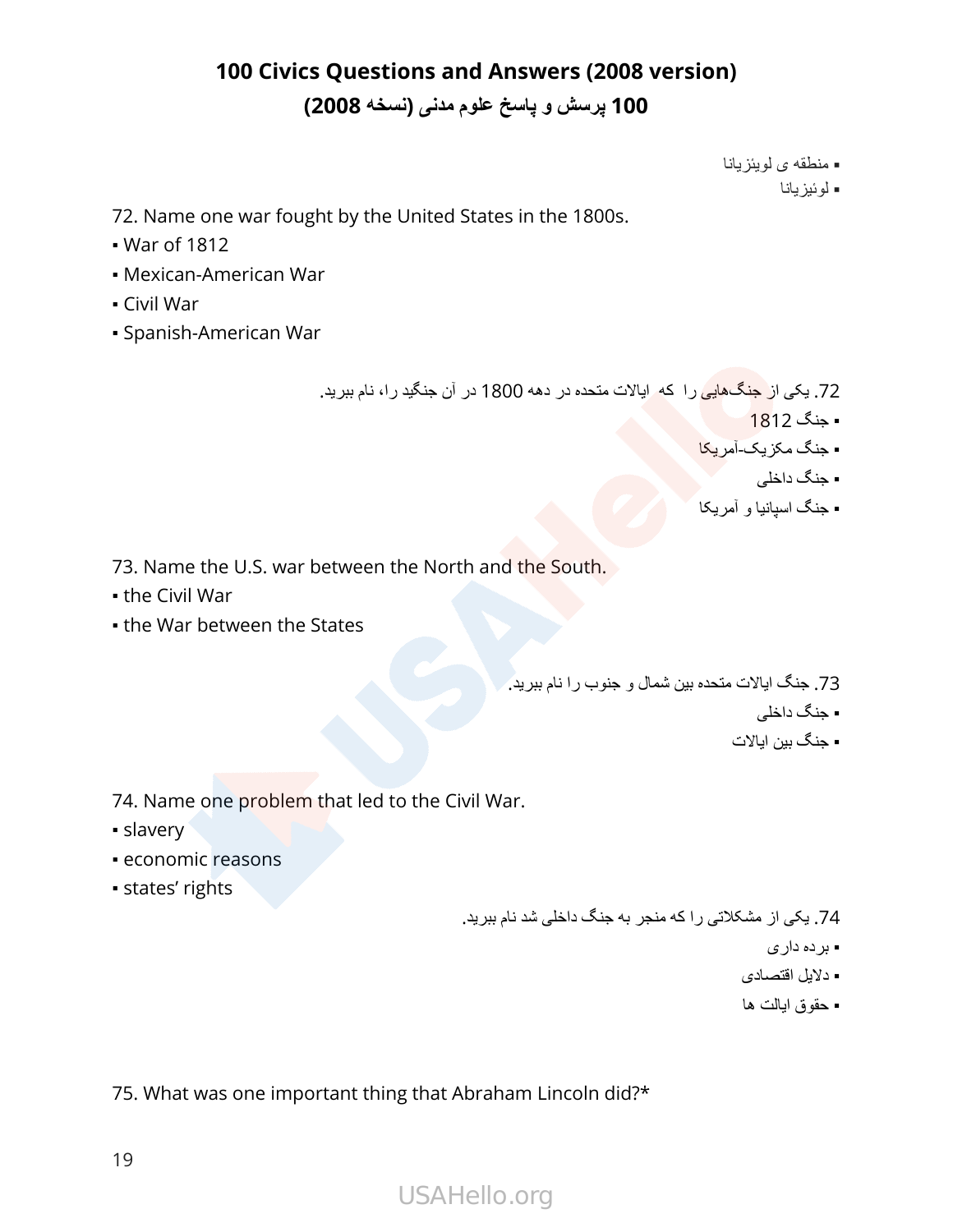- freed the slaves (Emancipation Proclamation)
- saved (or preserved) the Union
- . led the United States during the Civil War

75. یکی از کارهای مهمی که آبراهام لینکلن انجام داد، چه بود؟\* ▪ برده ها را آزاد کرد )اعالمیه رستگاری( ▪ اتحادیه را نجات داد )یا حفظ کرد(

- در طول جنگ داخلی ایاالت متحده را رهبری کرد
- 76. What did the Emancipation Proclamation do?
- freed the slaves
- **freed slaves in the Confederacy**
- **freed slaves in the Confederate states**
- **.** freed slaves in most Southern states

76. اعالمیه رهایی چه کرد؟

- برده را آزاد کرد
- برده ها را در کنفدراسیون آزاد کرد
- برده ها را در ایاالت کنفدراسیون آزاد کرد
- برده ها را در بیشتر ایالت های جنوب آزاد کرد

77. What did Susan B. Anthony do?

- **.** fought for women's rights
- **.** fought for civil rights

77. سوزان بی. آنتونی چه کرد؟ ▪ برای حقوق زنان جنگید ▪ برای حقوق مدنی جنگید

**C: Recent American History and Other Important Historical Information**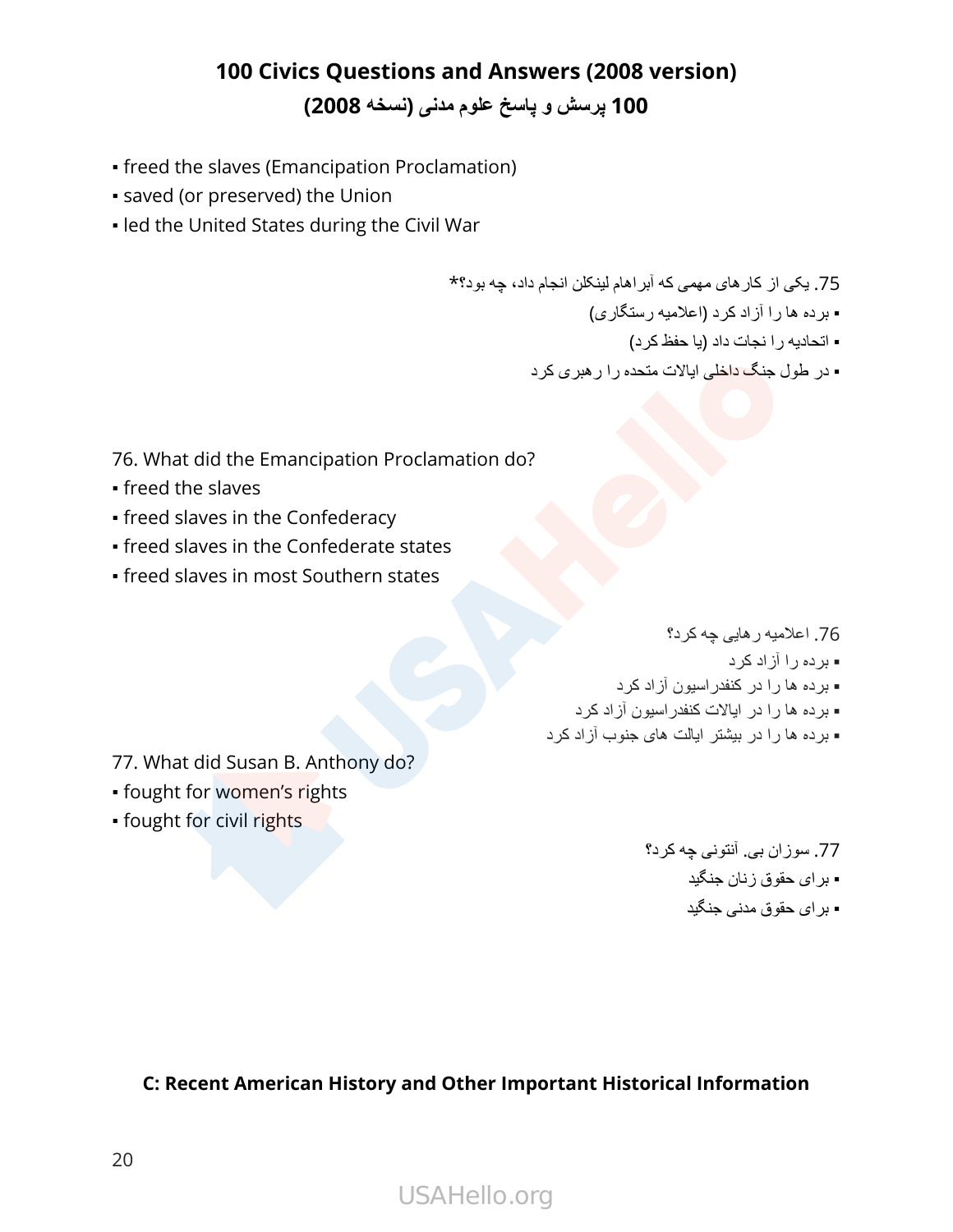**ج: تاریخ اخیر آمریکا و سایر اطالعات مهم تاریخی**

78. Name one war fought by the United States in the 1900s.\*

- World War I
- World War II
- Korean War
- Vietnam War
- (Persian) Gulf War

78. یکی از جنگهایی که ایاالت در دهه ۱۹۰۰ در آن جنگید، را نام ببرید.\*

- جنگ جهانی اول
- جنگ جهانی دوم
	- جنگ کره
	- جنگ ویتنام
- جنگ خلیج )فارس(

79. Who was President during World War I?

▪ (Woodrow) Wilson

79. چه کسی در جنگ جهانی اول رئیس جمهور بود؟ ▪ )وودرو( ویلسون

80. Who was President during the Great Depression and World War II?

▪ (Franklin) Roosevelt

80. رئیس جمهور در دوران رکود بزرگ و جنگ جهانی دوم چه کسی بود؟ ▪ )فرانکلين( روزولت

81. Who did the United States fight in World War II?

▪ Japan, Germany, and Italy

81. ایاالت متحده در جنگ جهانی دوم با چه کسانی جنگید؟ ▪ ژاپن، آلمان و ایتالیا

82. Before he was President, Eisenhower was a general. What war was he in?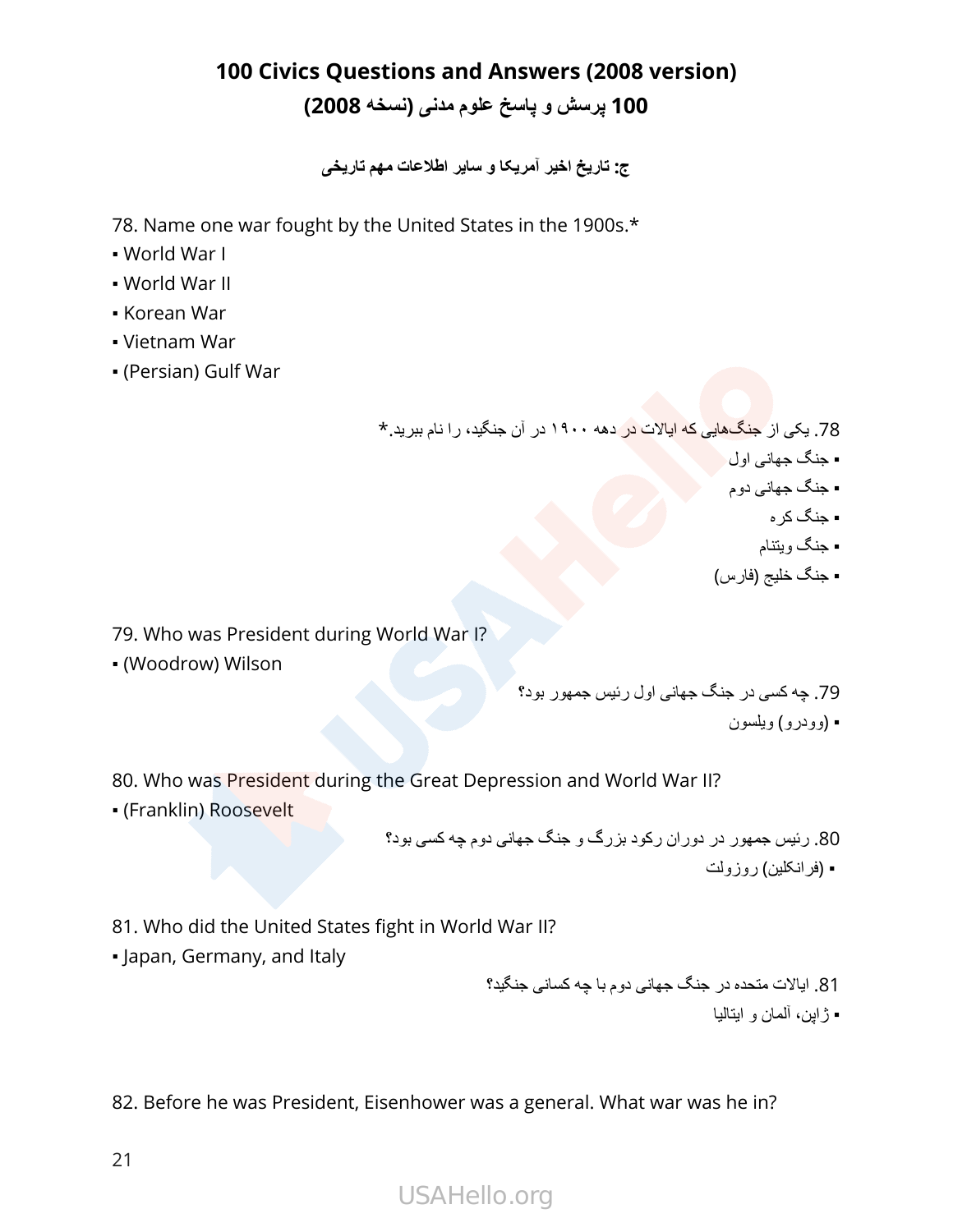▪ World War II

82. قبل از اینکه ریئس جمهور باشد، ایزنهاور ژنرال بود. او در چه جنگی حضور داشت؟ ▪ جنگ جهانی دوم

- 83. During the Cold War, what was the main concern of the United States?
- Communism

83. در طول جنگ سرد ، نگرانی اصلی ایاالت متحده چه بود؟ ▪ کمونیسم

- 84. What movement tried to end racial discrimination?
- civil rights (movement)

84. کدام جنبش سعی در پایان دادن به تبعیض نژادی را داشت؟

▪ حقوق مدنی)جنبش(

- 85. What did Martin Luther King, Jr. do?\*
- fought for civil rights
- worked for equality for all Americans

85. مارتین لوتر کینگ، جونیور چه کرد؟\* ▪ برای حقوق مدنی جنگید ▪ برای برابری همه آمریکایی هاتالش کرد

86. What major event happened on September 11, 2001, in the United States?

**Exercists attacked the United States.** 

86. چه واقعه بزرگی در 11 سپتامبر 2001 در ایاالت متحده اتفاق افتاد؟ ▪ تروریست ها به ایاالت متحده آمریکا حمله کردند.

87. Name one American Indian tribe in the United States.

[USCIS Officers will be supplied with a list of federally recognized American Indian tribes.]

- Cherokee
- Navajo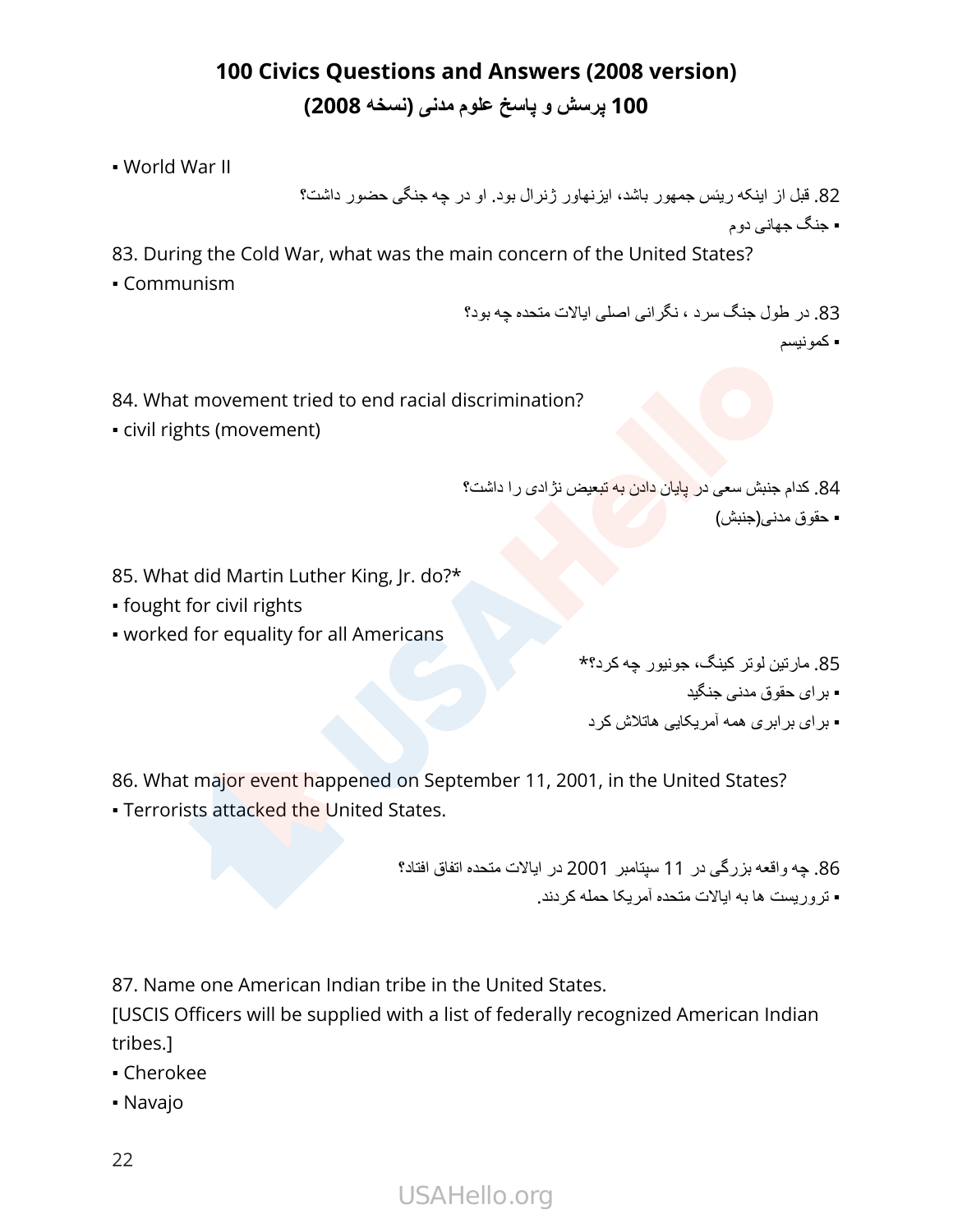- Sioux
- Chippewa
- Choctaw
- Pueblo
- Apache
- Iroquois
- Creek
- Blackfeet
- Seminole
- Cheyenne
- Arawak
- Shawnee
- Mohegan
- Huron
- Oneida
- Lakota
- Crow
- Teton
- Hopi
- Inuit

87. یکی از قبیلههای هندی آمریکایی را در ایاالت متحده نام ببرید. ]لیستی از قبایل هندی آمریکایی که توسط فدرال شناخته شده اند به افسران USCIS ارائه می شود.[

- چروکی
- ناواهو
- سیوکس
	- چيپوا
- چوکتا
- پوئبلو
- آپاچی
- ایروکوییز
	- کریک
- بلک فیت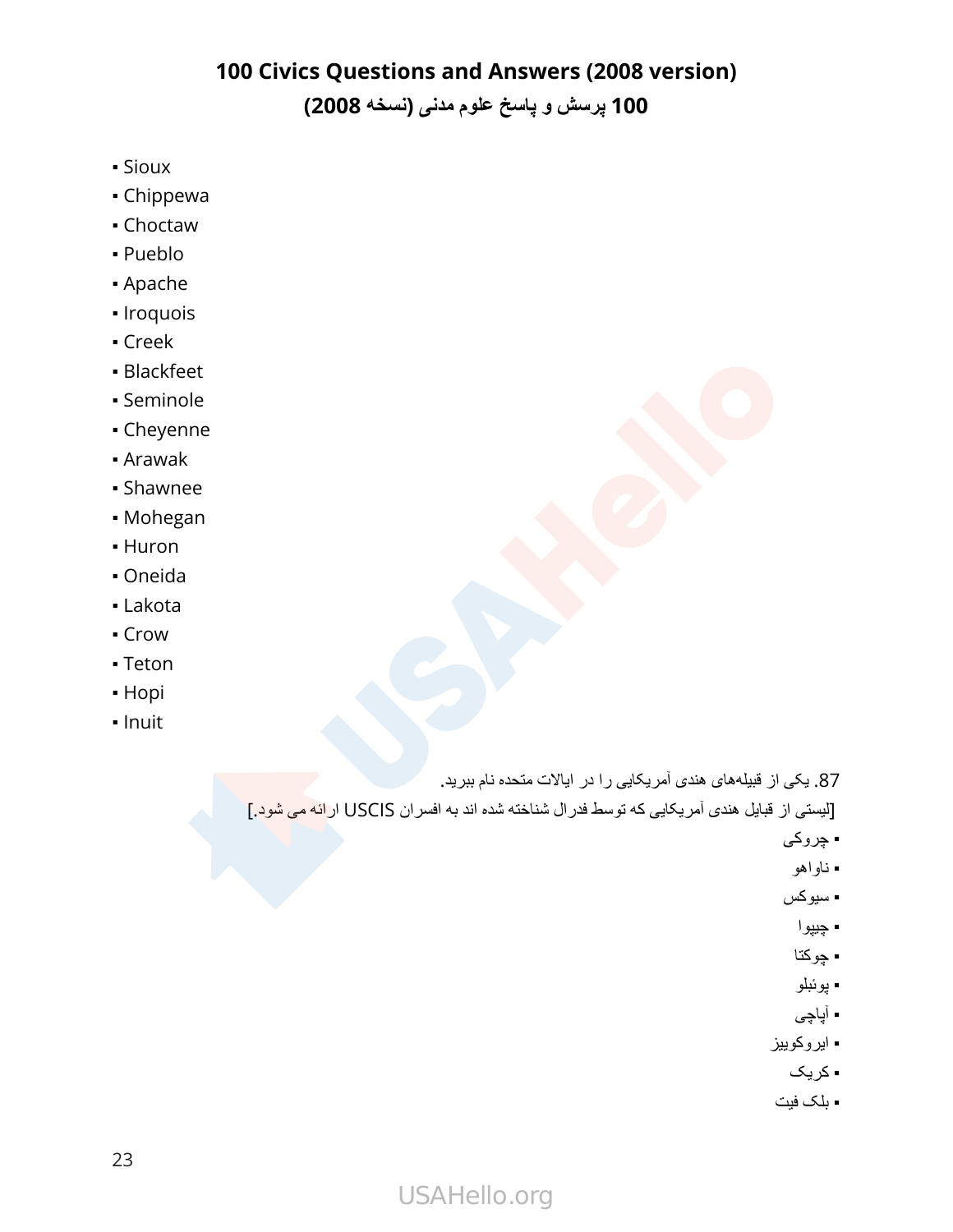# **100 Civics Questions and Answers (2008 version)**

**100 پرسش و پاسخ علوم مدنی )نسخه 2008(**

▪ سمینول

- چیینه
- آراوک
- شائنه
- موهگان
	- هورون
	- اونیدا
	- الکوتا
	- کرو
	- تتون
	- هوپی
- اینوئیت

#### **INTEGRATED CIVICS**

**جمع بندی مدنی**

# **A: Geography**

**الف: جغرافیا**

88. Name one of the two longest rivers in the United States.

- Missouri (River)
- Mississippi (River)

88. یکی از دو رودخانه طوالنی در ایاالت متحده را نام ببرید. ▪ میسوری )رودخانه( ▪ می سی سی پی )رودخانه(

89. What ocean is on the West Coast of the United States?

▪ Pacific (Ocean)

89. کدام اقیانوس در ساحل غربی ایاالت متحده قرار دارد؟

▪ )اقیانوس( آرام

90. What ocean is on the East Coast of the United States?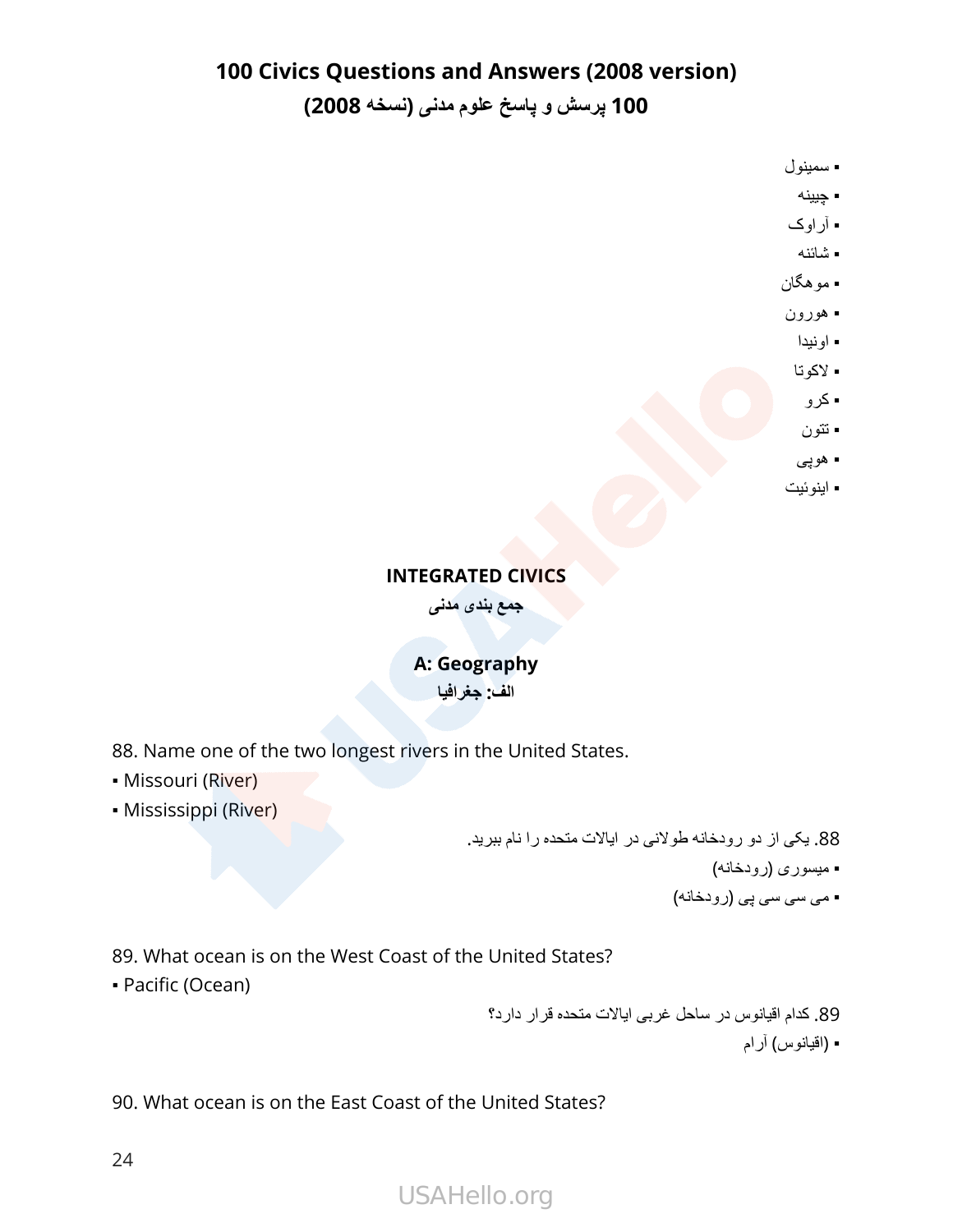▪ Atlantic (Ocean)

90. کدام اقیانوس در ساحل شرقی ایاالت متحده قرار دارد؟

▪ )اقیانوس( اطلس

- 91. Name one U.S. territory.
- **Puerto Rico**
- U.S. Virgin Islands
- American Samoa
- Northern Mariana Islands
- Guam

- 91. یکی از قلمروهای ایاالت متحده را نام ببرید.
	- پورتوریکو
	- جزایر ویرجین ایاالت متحده
		- ساموای آمریکایی
		- جزایر ماریانای شمالی
			- گوام

- 92. Name one state that borders Canada.
- Maine
- **New Hampshire**
- Vermont
- New York
- Pennsylvania
- Ohio
- Michigan
- Minnesota
- North Dakota
- Montana
- Idaho
- Washington
- Alaska

92. یکی از ایالتهایی را که هم مرز کانادا است ، نام ببرید.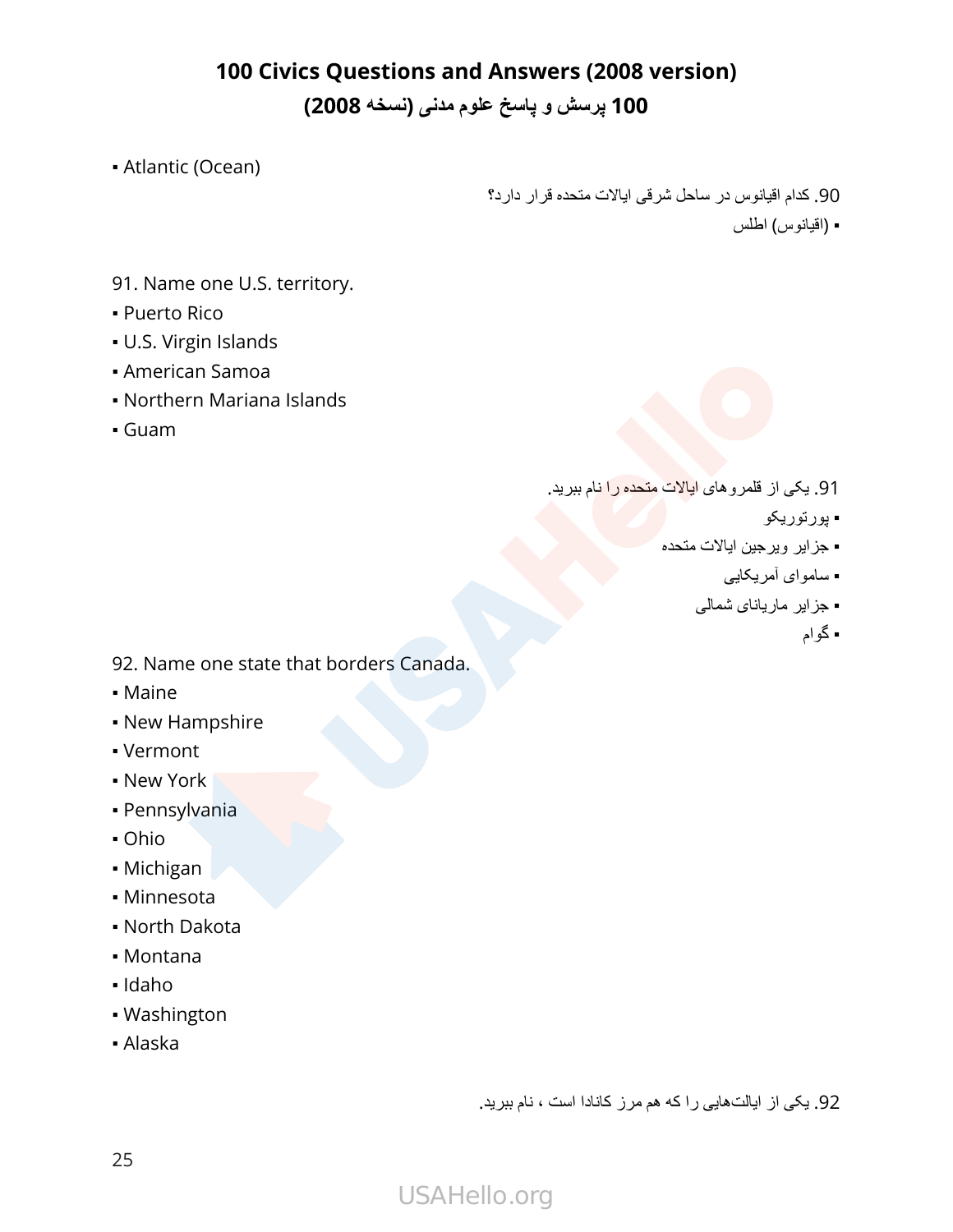## **100 Civics Questions and Answers (2008 version)**

**100 پرسش و پاسخ علوم مدنی )نسخه 2008(**

▪ ماین

- نیوهمپشایر
- ورمونت
- نیویورک
- پنسیلوانیا
	- اوهایو
- میشیگان
- مینه سوتا
- داکوتای ش<mark>مالی</mark>
	- مونتانا
	- آیداهو
	- واشنگتن
	- آالسکا

93. Name one state that borders Mexico.

- California
- Arizona
- **New Mexico**
- Texas

93. یکی از ایالتهایی که همسایه مکزیک است را نام ببرید.

- کالیفرنیا
- آریزونا
- نیومکزیکو
	- تگزاس

- 94. What is the capital of the United States?\*
- Washington, D.C.

94. پایتخت ایالت متحده کجاست؟\*

▪ واشینگتن دی سی

95. Where is the Statue of Liberty?\*

- New York (Harbor)
- **Liberty Island**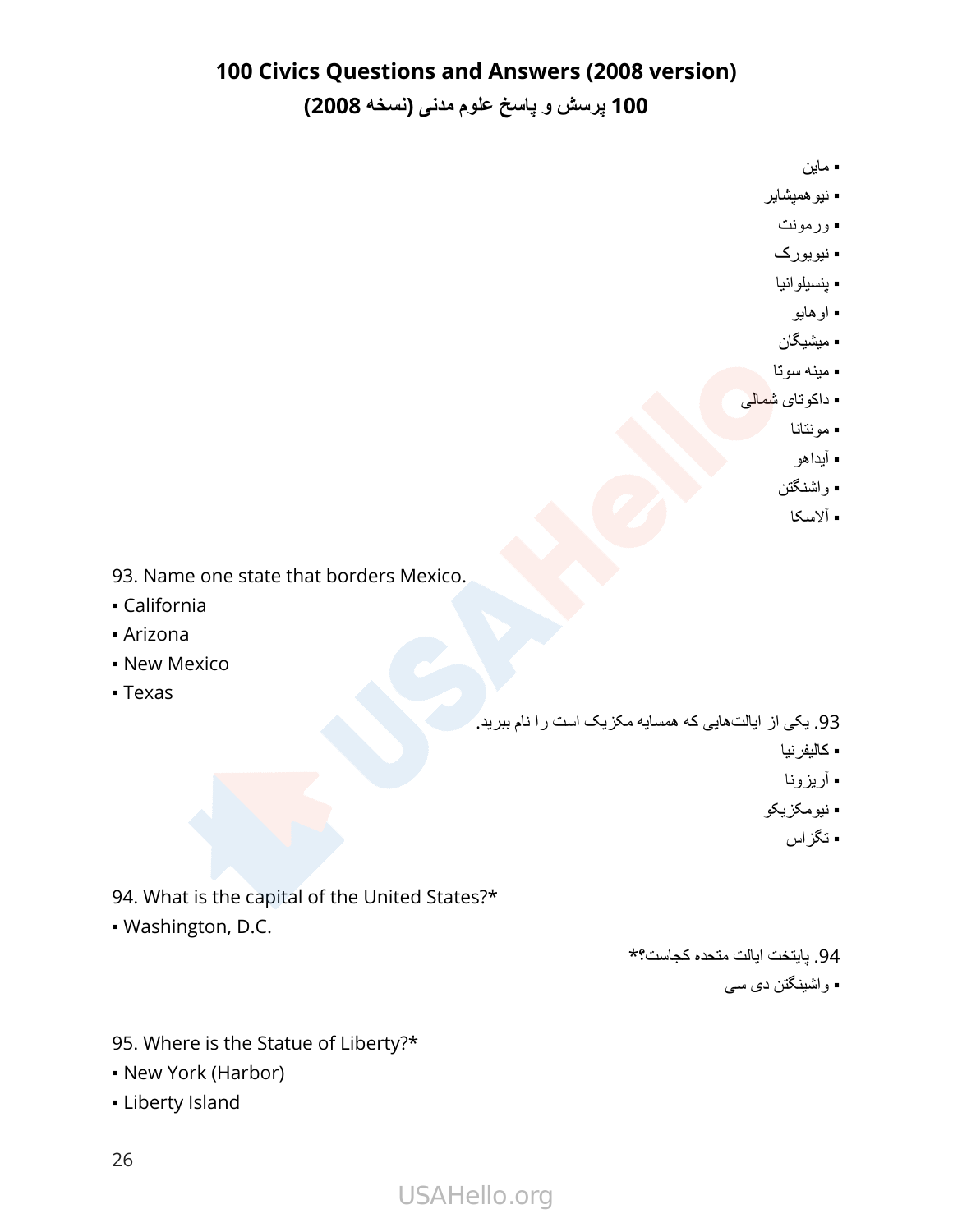[Also acceptable are New Jersey, near New York City, and on the Hudson (River).]

95. مجسمه آزادی در کجا قرار دارد؟\* ▪ نیویورک)بندرگاه( ▪ جزیره آزادی ]همچنین نیوجرسی ، نزدیک شهر نیویورک و در هادسون )رودخانه( قابل قبول هستند.[

#### **B: Symbols**

**ب: نمادها**

96. Why does the flag have 13 stripes?

- **because there were 13 original colonies**
- because the stripes represent the original colonies

96. چرا پرچم ۱۳ نوار دارد؟

- زیرا 13 مستعمره اصلی وجود داشتند
- زیرا نوارها مستعمرات اصلی را نشان می دهند

97. Why does the flag have 50 stars?\*

- **because there is one star for each state**
- because each star represents a state
- **because there are 50 states**

97. چرا پرچم ۵۰ ستاره دارد؟\* ▪ زیرا برای هر ایالت یک ستاره وجود دارد ▪ زیرا هر ستاره نماینگر یک ایالت است ▪ به دلیل اینکه ۵۰ ایالت وجود دارد

98. What is the name of the national anthem?

▪ The Star-Spangled Banner

98. نام سرود ملی چیست؟ ▪ پرچم ستاره ای

#### **C: Holidays**

USAHello.org